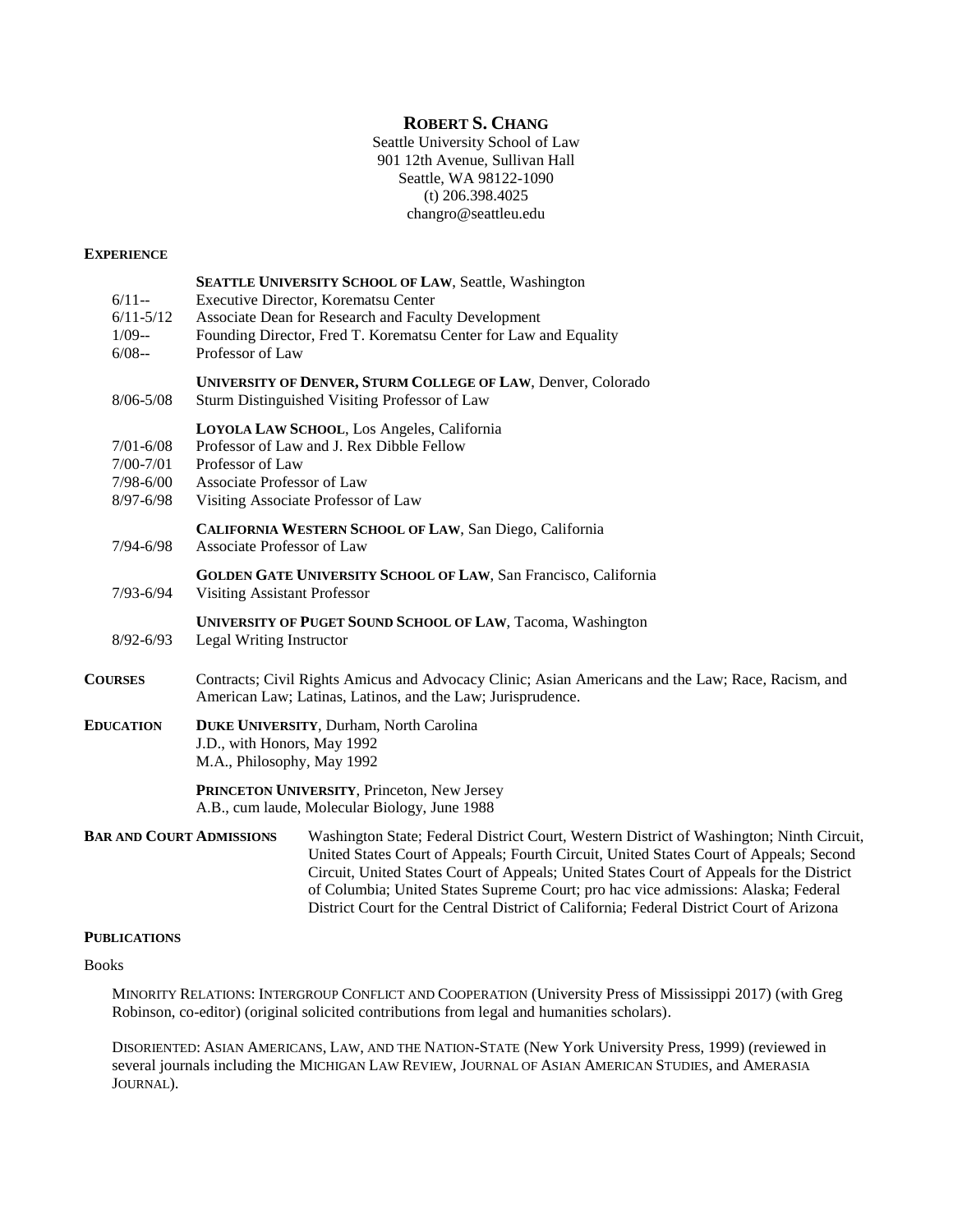Articles and Essays

*Whitewashing Precedent: From the* Chinese Exclusion Case *to* Korematsu *to the Muslim Travel Ban Cases*, 68 CASE WESTERN RESERVE UNIVERSITY LAW REVIEW 1183 (2018).

*The Great White Hope: Social Control and the Psychological Wages of Whiteness*, LAW, CULTURES & THE HUMANITIES (online 2017, forthcoming in print 2018).

*Will LGBT Antidiscrimination Law Follow the Course of Race Antidiscrimination Law?* 100 MINNESOTA LAW REVIEW 2103 (2016).

*Evading* Miller, 39 SEATTLE UNIVERSITY LAW REVIEW 85 (2015) (with David A. Perez, Luke M. Rona, and Christopher M. Schafbuch).

*The Invention of Asian Americans*, 3 U.C. IRVINE LAW REVIEW 947 (2013).

*Analyzing Stops, Citations, and Searches in Washington and Beyond*, 35 SEATTLE U. L. REV. 673 (2012) (with Mario Barnes).

*Centering the Immigrant in the Inter/national Imagination (Part III): Aoki, Rawls, and Immigration*, 90 OREGON LAW REVIEW 1319 (2012).

*Keith Aoki's Theory of Racial Microclimes,* 45 U.C. DAVIS LAW REVIEW 1913 (2012).

*Preliminary Report on Race and Washington's Criminal Justice System*, 47 GONZAGA LAW REVIEW 251 (2011), 35 SEATTLE UNIVERSITY LAW REVIEW 623 (2012), 87 WASHINGTON LAW REVIEW 1 (2012) (published by flagship law reviews of all three law schools in the state of Washington.

*The Fred T. Korematsu Center for Law and Equality and Its Vision for Social Change*, 7 STANFORD JOURNAL OF CIVIL RIGHTS & CIVIL LIBERTIES 197 (2011).

Joan Williams, Coalitions, and Getting Beyond the Wages of Whiteness and Maleness, 34 SEATTLE UNIVERSITY LAW REVIEW 825 (2011.

Making Up Is Hard to Do: Race/Gender/Sexual Orientation in the Law School Classroom, 33 HARVARD JOURNAL OF LAW & GENDER 1 (2010) (with Adrienne Davis) (colloquium built around this article, with responses by Professors Darren Rosenblum, Dean Spade, and Adele M. Morrison).

*Asian Americans and the Road to the White House: Musings on Being Invisible*, 15 ASIAN AMERICAN LAW JOURNAL 205 (2010).

*Democratizing the Courts: How an Amicus Brief Helped Organize the Asian American Community to Support Marriage Equality*, 14 UCLA ASIAN PACIFIC AMERICAN LAW JOURNAL 22 ( 2009) (with Karin Wang).

*Richard Delgado and the Politics of Citation*, 11 BERKELEY JOURNAL OF AFRICAN-AMERICAN LAW AND POLICY 28 (2009).

*Half Full, Half Empty? Asian American Electoral "Presence" in 2008*, 86 DENVER UNIVERSITY LAW REVIEW 565 (2009) (with Keith Aoki).

*John Calmore's America*, 86 NORTH CAROLINA LAW REVIEW 739 (2008) (with Catherine E. Smith).

*Afterword: The Race Question in LatCrit Theory and Asian American Jurisprudence*, 7 NEVADA LAW JOURNAL 1012 (2007) (with Neil Gotanda).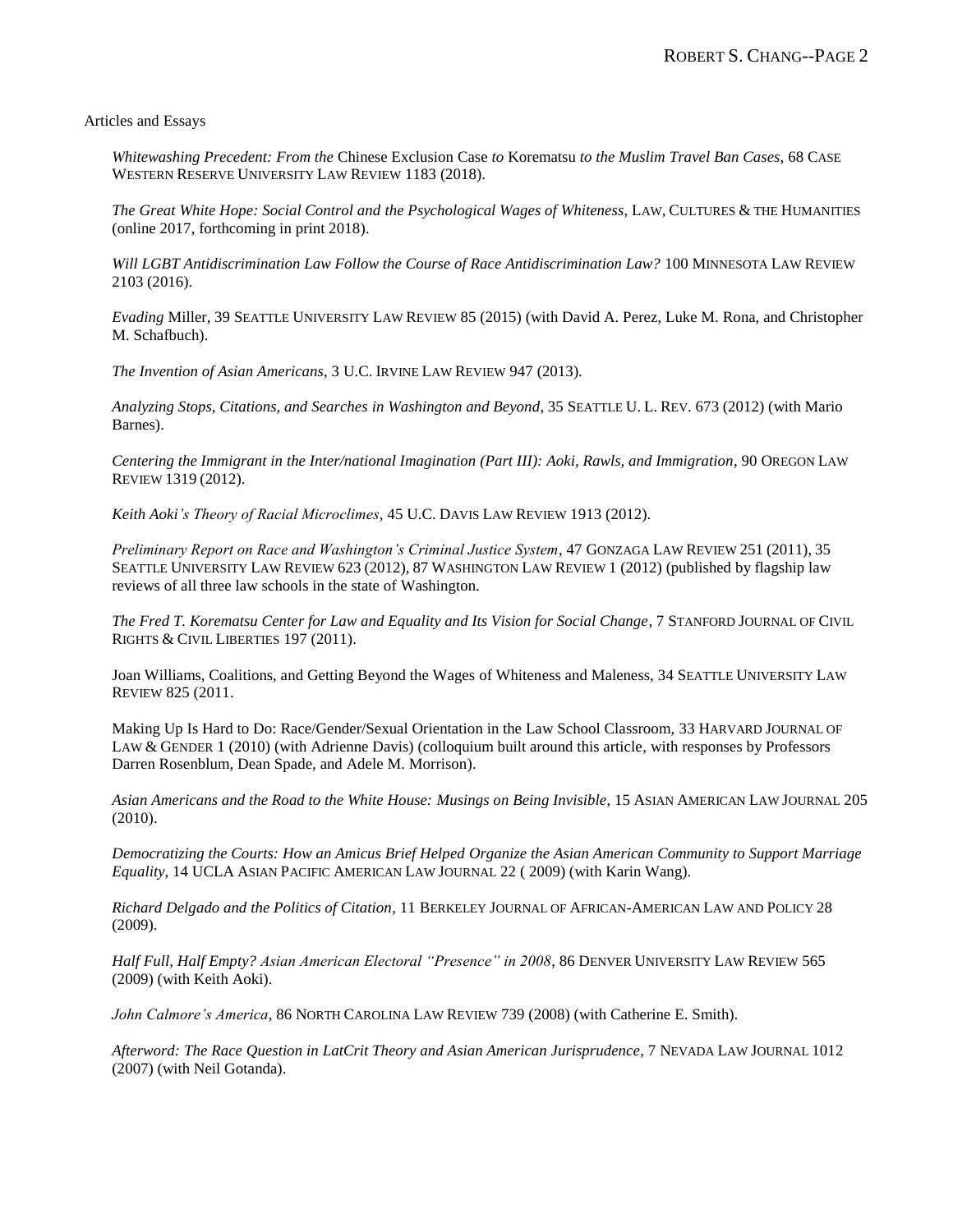*The Adventures of Blackness in Western Culture: An Epistolary Exchange on Old and New Identity Wars*, 39 U.C. DAVIS LAW REVIEW 1189 (2006) (with Adrienne D. Davis).

*Business as Usual?* Brown *and the Continuing Conundrum of Race in America*, 2004 UNIVERSITY OF ILLINOIS LAW REVIEW 1181 (2004) (with Jerome M. Culp, Jr.).

*(Racial) Profiles in Courage, or Can We Be Heroes, Too?* 66 ALBANY LAW REVIEW 349 (2003).

*Closing Essay: Developing a Collective Memory to Imagine a Better Future*, 49 UCLA LAW REVIEW 1601 (2002).

*After Intersectionality*, 71 UMKC LAW REVIEW 485 (2002) (with Jerome Culp).

*Los Angeles as a Single-Cell Organism*, 34 LOYOLA OF LOS ANGELES LAW REVIEW 843 (2001).

*Dreaming in Black and White: Racial-Sexual Policing in* The Birth of a Nation, The Cheat, *and* Who Killed Vincent Chin?, 5 ASIAN LAW JOURNAL 41 (1998).

*Who's Afraid of Tiger Woods?* 19 CHICANO-LATINO LAW REVIEW 223(1998).

*Nothing and Everything: Race,* Romer, *and (Gay/Lesbian/Bisexual) Rights*, 6 WILLIAM & MARY BILL OF RIGHTS JOURNAL 229 (1997) (with Jerome Culp).

*Centering the Immigrant in the Inter/National Imagination*, 85 CALIFORNIA LAW REVIEW 1395, 10 LA RAZA LAW JOURNAL 309 (1997) (with Keith Aoki) (published simultaneously in both journals).

*Racial Cross-Dressing*, 2 HARVARD LATINO LAW REVIEW 423 (1997).

*Passion and the Asian American Legal Scholar*, 3 ASIAN LAW JOURNAL 105 (1996) (Keynote Address, Asian Law Journal Spring 1996 Banquet).

*Reverse Racism!: Affirmative Action, the Family, and the Dream that Is America*, 23 HASTINGS CONSTITUTIONAL LAW QUARTERLY 1115 (1996).

*The Nativist's Dream of Return*, 9 LA RAZA LAW JOURNAL 55 (1996).

*The End of Innocence, or, Politics after the Fall of the Essential Subject*, 45 AMERICAN UNIVERSITY LAW REVIEW 687 (1996).

*Toward an Asian American Legal Scholarship: Critical Race Theory, Post-structuralism, and Narrative Space*, 81 CALIFORNIA LAW REVIEW 1241 (1993), *reprinted in* 1 ASIAN LAW JOURNAL 1 (1994).

Book or Anthology Chapters

*The Band that Must Not Be Named, and the Indians Who Were Not Heard*, IP/Race Anthology (Deirdre Keller, Minh-ha T. Pham & Anjali Vats eds., forthcoming 2019).

*Korematsu Reimagined*, in Critical Race Judgments (Bennet Capers, Devon Carbado, Robin Lenhardt & Angela Onwuachi-Willig eds., Cambridge University Press, forthcoming 2018)

*Rescue Me* in MASCULINITIES & LAW: A MULTIDISCIPLINARY APPROACH (Frank R. Cooper & Ann C. McGinley eds., New York University Press, 2012).

*Who Are You Rooting For? Transnationalism, the World Cup, and War*, in PEDAGOGIES OF THE GLOBAL: KNOWLEDGE IN THE HUMAN INTEREST (Arif Dirlik ed., Paradigm Publishers, 2006).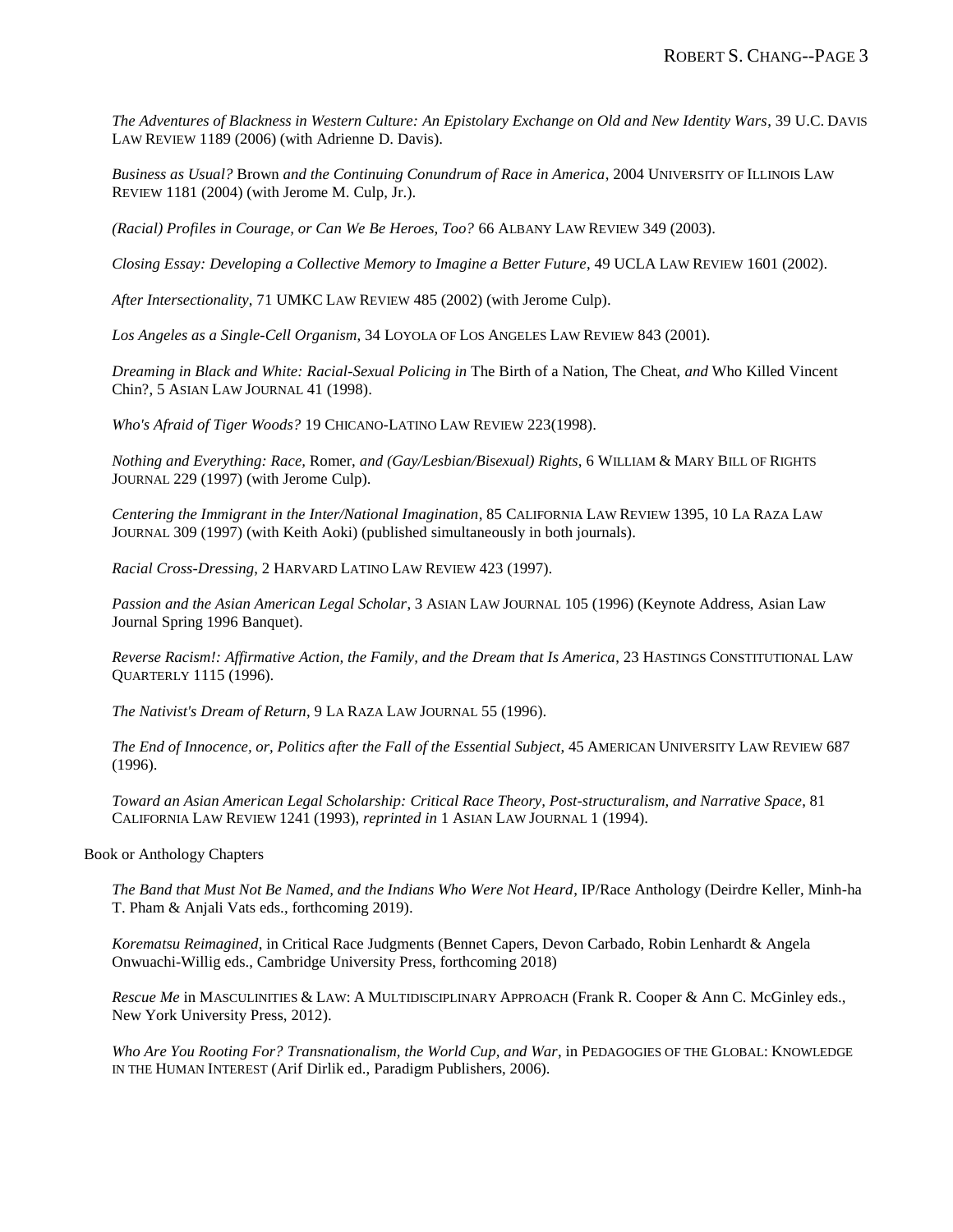*Critiquing "Race" and Its Uses: Critical Race Theory's Uncompleted Argument*, *in* CROSSROADS, DIRECTIONS, AND A NEW CRITICAL RACE THEORY 87 (Francisco Valdes, Jerome Culp, & Angela Harris eds., Temple University Press, 2002).

*Who's Afraid of Tiger Woods*, *in* MIXED RACE AMERICA AND THE LAW: A READER (Kevin Johnson ed., New York University Press 2002).

*Why We Need a Critical Asian American Legal Studies*, *in* ASIAN AMERICAN STUDIES: A READER (Jean Yu-Wen Shen Wu & Min Song eds., Rutgers University Press, 2000).

*Toward an Asian American Legal Scholarship, reprinted in* POWER, PRIVILEGE AND LAW: A CIVIL RIGHTS READER (Leslie Bender & Daan Braveman eds., West Publishing, 1994), *reprinted in* CRITICAL RACE THEORY: THE CUTTING EDGE (Richard Delgado ed., Temple University Press, 1995), *reprinted in* READINGS IN RACE AND LAW: A GUIDE TO CRITICAL RACE THEORY (Alex Johnson ed., West Publishing, 1998).

*A Meditation on Borders*, *in* IMMIGRANTS OUT!: THE NEW NATIVISM AND THE ANTI-IMMIGRANT IMPULSE IN THE UNITED STATES (Juan Perea ed., New York University Press, 1997).

Review Essays and Other Writings

*Stop Repeating History: The Story of an* Amicus *Brief and Its Lessons for Engaging in Strategic Advocacy, Coalition Building, and Education*, CASE WESTERN RESERVE UNIVERSITY LAW REVIEW (forthcoming 2018) (with Alice Hsu, Robert A. Johnson, Elizabeth C. Rosen & Sofie Syed).

Book Review, *A Different Shade of Justice: Asian American Civil Rights in the South*. By Stephanie Hinnershitz. Chapel Hill: University of North Carolina Press. 2017. Pp. x, 296. FLORIDA HISTORICAL QUARTERLY (forthcoming 2018) (invited).

Book Review. *Expelling the Poor: Atlantic Seaboard States and the Nineteenth-Century Origins of American Immigration Policy*. By Hidetaka Hirota. New York: Oxford University Press. 2017. Pp. xii, 302. 123 AMERICAN HISTORICAL REVIEW 962 (forthcoming 2018) (invited).

*Bias in the Courtroom, One Degree Removed: The Story of* Turner v. Stime *and Amicus Participation*, UCLA ASIAN PACIFIC AMERICAN LAW JOURNAL (forthcoming 2013) (with Taki V. Flevaris).

*Taking to Task Race and the Criminal Justice System,* BAR NEWS, Washington State Bar Association*,* June 2011*.*

*What Comes After Gender?* 31 PACE LAW REVIEW 818 (2011)*.*

*Rock Climbing with the Gotandas,* 13 JOURNAL OF GENDER, RACE & JUSTICE 321 (2010).

*"Testing the 'Model Minority Myth'": A Case of Weak Empiricism*, 101 NORTHWESTERN UNIVERSITY LAW REVIEW COLLOQUY 5 (2007) (with Rose Cuison Villazor).

*A Call from Jerome,* 50 VILLANOVA LAW REVIEW 785 (2005) (tribute to the late Jerome M. Culp, Jr.).

*Teaching Asian Americans and the Law: Struggling with History, Identity, and Politics*, 10 ASIAN LAW JOURNAL 59 (2003).

*Syllabus: Asian Americans and the Law*, 10 ASIAN LAW JOURNAL 105 (2003).

*"Forget the Alamo": Race Courses as a Struggle Over History and Collective Memory*, 13 BERKELEY LA RAZA LAW JOURNAL 113 (2003).

*The Sojourner's Truth and Other Stories*, 55 UNIVERSITY OF FLORIDA LAW REVIEW 479 (2003).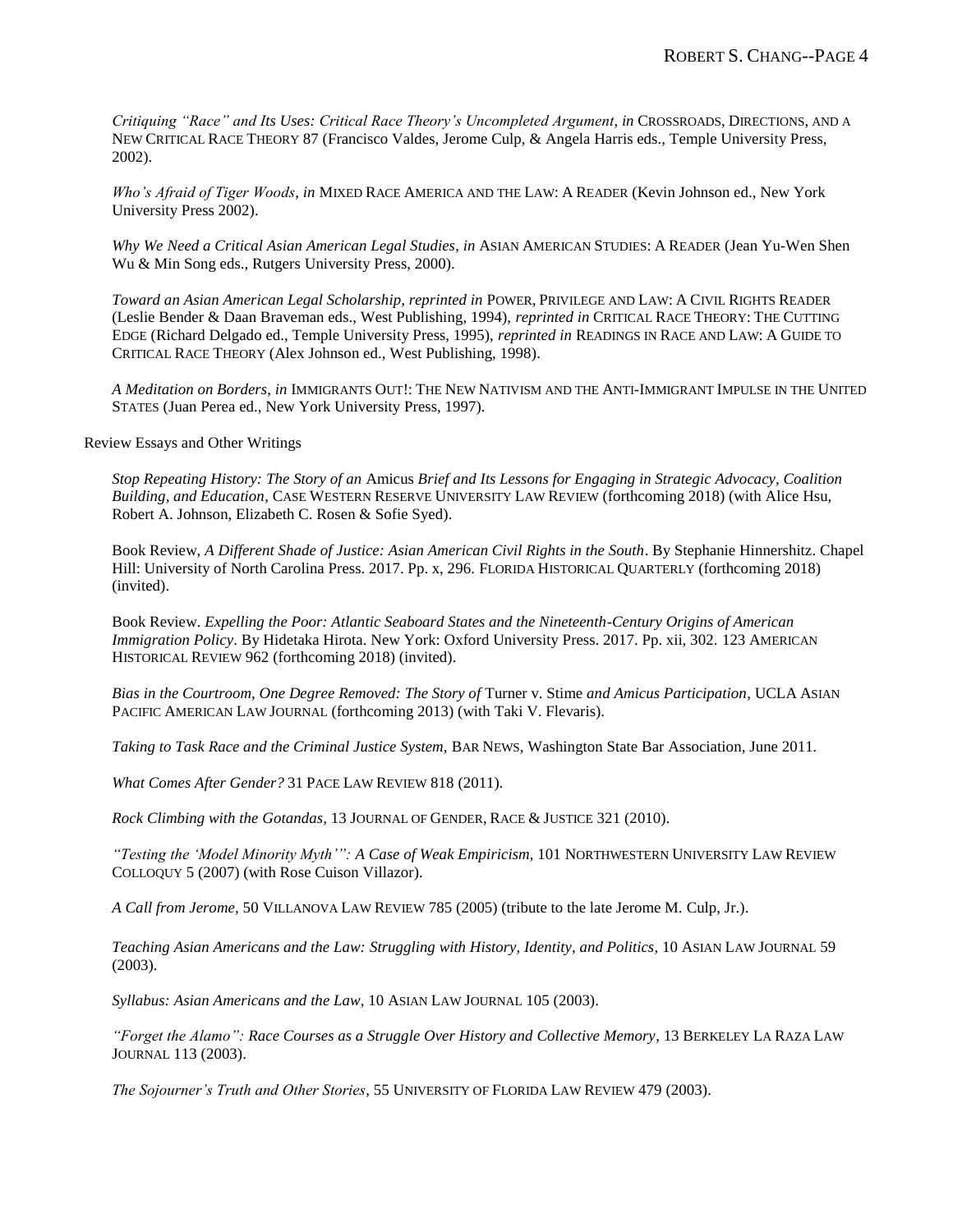*When Interests Diverge*, 100 MICHIGAN LAW REVIEW 1532 (2002) (reviewing MARY L. DUDZIAK, COLD WAR CIVIL RIGHTS (Princeton University Press, 2001)) (with Peter Kwan).

Book Review, 5:3 JOURNAL OF ASIAN AMERICAN STUDIES 285 (2002) (reviewing ERIC K. YAMAMOTO, MARGARET CHON, CAROL L. IZUMI, JERRY KANG & FRANK WU, RACE, RIGHTS AND REPARATION: LAW AND THE JAPANESE AMERICAN INTERNMENT (Aspen Law & Business, 2001)).

*Performing LatCrit*, 33 U.C. DAVIS LAW REVIEW 1277 (2000) (with Natasha Fuller).

*Facing History, Facing Ourselves: Eric Yamamoto and the Quest for Justice*, 5 MICHIGAN JOURNAL OF RACE & LAW 111 (1999) (reviewing ERIC K. YAMAMOTO, INTERRACIAL JUSTICE: CONFLICT AND RECONCILIATION IN POST-CIVIL RIGHTS AMERICA (NYU Press 1998).

*Pain and Promise of Memory*, AMERICAN BAR ASSOCIATION JOURNAL, Nov. 1999, at 68.

*Foreword: Citizenship and Its Discontents: Centering the Immigrant in the Inter/National Imagination (Part II)*, 76 OREGON LAW REVIEW 207 (1997) (with Keith Aoki and Ibrahim Gassama) (Symposium: Citizenship and Its Discontents).

*Foreword: Toward a Radical and Plural Democracy*, 33 CALIFORNIA WESTERN LAW REVIEW 139 (1997) (Symposium).

## **LITIGATION – AS CO-COUNSEL**

State v. Light-Roth, No. 94950-6, Washington Supreme Court, Fall Term 2017. Whether State v. O'Dell, which extended procedural safeguards at sentencing given to juvenile offenders under 18 to someone who recently turned 18, is retroactive in its application.

State v. Jai'mar Scott, No. 94020-7, Washington Supreme Court, Fall Term 2017. For a sentence that is final after all direct appeals have been exhausted, whether legislation affording the opportunity for release by parole satisfies constitutional requirements following *Miller v. Alabama* and *Montgomery v. Louisiana* or whether re-sentencing is required to remedy the unconstitutional sentence a juvenile offender received.

Native Village of Kotlik v. Lawton, Case No. 3AN-14-05238 CI, Superior Court of Alaska, Third Judicial District at Anchorage. Whether adolescent youth may be subjected to forced psychotropic medication without their informed consent in a non-crisis situation without a court hearing.

Native Villages of Hooper Bay and Kongiganak v. Lawton. Whether the tribes' foster children may be held against their will in a private psychiatric hospital without a court hearing, and if one is required, how quickly it must be held.

Gonzalez v. Douglas, Case No. 4:10-cv-00623-AWT, United States District Court for the District of Arizona. Whether a state statute that was used to eliminate the Mexican American Studies Program at the Tucson Unified School District violated students' right to receive information and ideas under the First and Fourteenth Amendments. Following a successful reversal of the grant of summary judgment to defendants, Arce v. Douglas, 793 F.3d 968 (2015), plaintiffs prevailed following a 10 day bench trial in June and July 2017 on their 1st and 14th Amendment claims as to both enactment and enforcement of the statute. 269 F. Supp. 3d 948 (D. Ariz. 2017).

### **AMICUS BRIEFS, REPRESENTATIVE LIST (COUNSEL OR MEMBER OF RESEARCH TEAM)**

Brief of Amici Curiae 42 Historians and the Fred T. Korematsu Center for Law and Equality, in Support of Plaintiffs challenging the Rescission of DACA; briefs filed in N.D. Cal., E.D.N.Y., Ninth Circuit, and Second Circuit.

Brief of Amici Curiae Karen Korematsu, Gordon Hirabayashi, Minoru Yasui, the Fred T. Korematsu Center for Law and Equality, and Civil Rights Organizations and National Bar Associations of Color, in Support of Respondents and Affirmance. Trump v. International Refugee Assistance Project and Trump v. State of Hawaii, Nos. 16-1436 and 16- 1540 (constitutionality and legality of Trump Muslim travel ban executive orders) (additional amicus briefs were filed throughout the litigation in various district and appellate courts).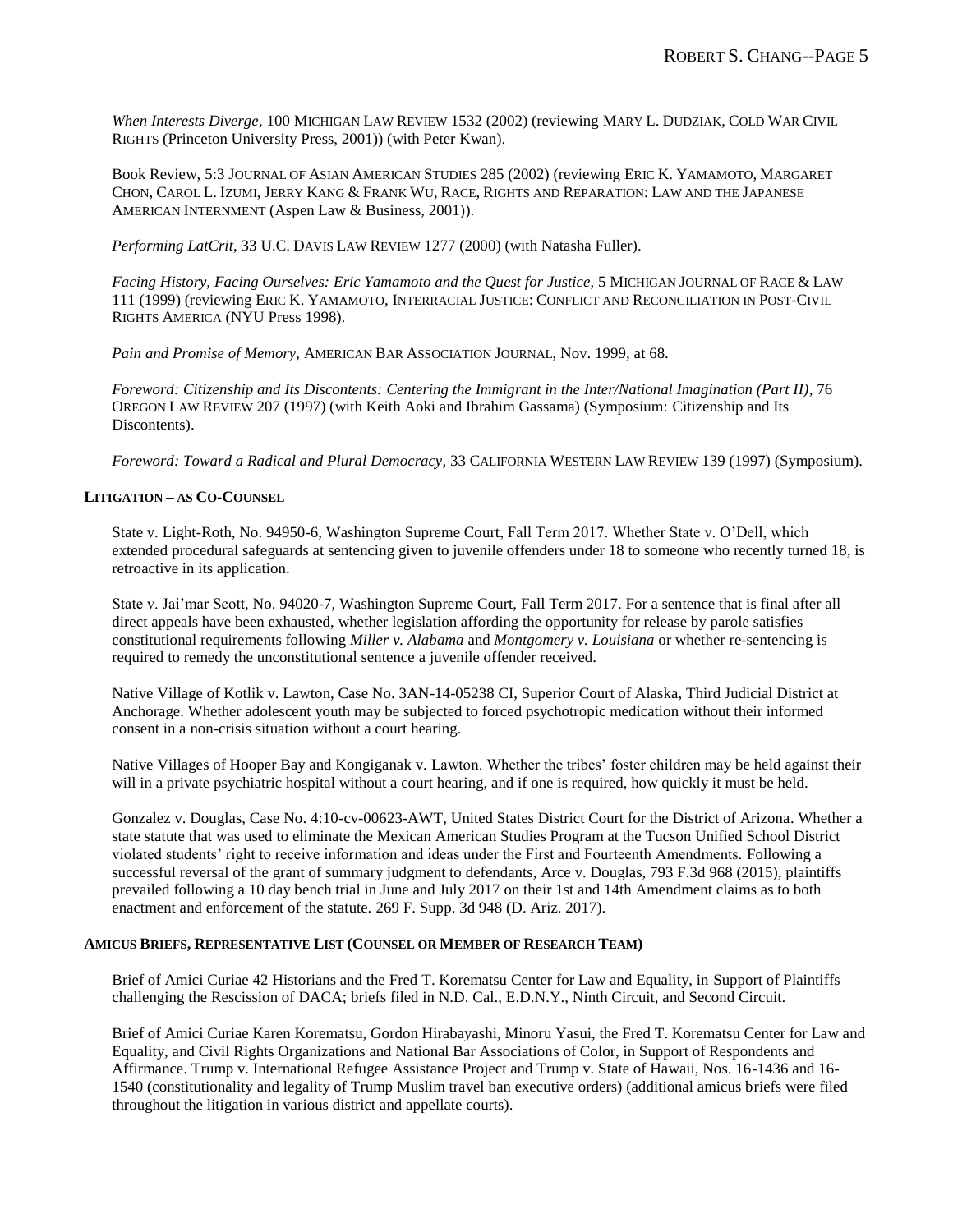Brief of Amici Curiae Fred T. Korematsu Center for Law and Equality, National Native American Bar Association, National Asian Pacific American Bar Association, Native Hawaiian Bar Association, and California Indian Law Association, in Support of Defendants-Appellees and Affirmance, Pro-Football, Inc. v. Blackhorse, No. 15-1874, in the United States Court of Appeals for the Fourth Circuit (2016) (racially disparaging trademarks and First Amendment)

Brief of Amici Curiae South Asian Bar Association of Washington, D.C., National Asian Pacific American Bar Association, Fred T. Korematsu Center for Law and Equality in Support of Appellee and Affirmance, In re Simon Shiao Tam, No. 2014-1203, in the United States Court of Appeals for the Federal Circuit (en banc 2015) (racially disparaging trademarks and First Amendment).

Memorandum of Amici Curiae Fred T. Korematsu Center for Law and Equality and Center for Indian Law & Policy on the Timing of a Post-Admission Judicial Hearing, Native Village of Hooper Bay and Native Village of Kongiganak v. Christy Lawton and Frontline Hospital, LLP, in the Superior Court for the State of Alaska, Third Judicial District at Anchorage (No. 3AN-14-05238 CI) (2015) (private psychiatric hospitalization of Native foster children).

Brief of Amici Curiae Committee of Interns and Residents SEIU; Doctors Council SEIU; and Korean American Medical Association in Support of Respondent, *University of Texas Southwestern Medical Center v. Naiel Nassar, M.D.*, No. 12- 484, in the Supreme Court of the United States (2013) (retaliation, Title VII).

Brief of Amicus Curiae Fred T. Korematsu Center for Law and Equality in Support of Petitioner, *Allen v. State*, No. 86119-6, Supreme Court of the State of Washington (2012) (cross-racial eyewitness identification).

Brief of Amici Curiae Fred T. Korematsu Center for Law and Equality, the Latina/o Bar Association of Washington, and the Loren Miller Bar Association, in Support of Petitioner, *In re the Personal Restraint Petition of Guadalupe Solis Diaz*, No. 42064-3-II, Court of Appeals, Division II of the State of Washington (2011) (91 year sentence, juvenile offender, non-homicide offense).

Brief of Amicus Curiae Fred T. Korematsu Center for Law and Equality, in Support of Neither Party, *State v. Meneese*, No. 86203-9, Supreme Court of the State of Washington (2011) (warrantless search of student conducted by police officer stationed as school resource officer).

Memorandum of Amici Curiae Fred T. Korematsu Center for Law and Equality, Asian Bar Association of Washington, Pacific Northwest District of the Japanese American Citizens League, and the Vietnamese American Bar Association, *In re Marriage of Katare*, No. 85591-9, Supreme Court of the State of Washington (2011) (national origin bias, family law)

Brief of Amici Curiae Fred T. Korematsu Center for Law and Equality, Asian Bar Association of Washington, and Vietnamese American Bar Association of Washington, *In re Marriage of Katare*, No. 63438-1-I, Court of Appeals, Division I of the State of Washington (2010) (national origin bias, family law).

Brief of Amici Curiae Fred T. Korematsu Center for Law and Equality, Asian Bar Association of Washington, South Asian Bar Association of Washington, and Washington Women Lawyers, *Turner v. Stime*, No. 27037-8-III, Court of Appeals, Division III of the State of Washington (2009) (juror bias directed toward plaintiffs' attorney).

Brief of Amici Curiae Asian American Bar Association of the Greater Bay Area and 62 Asian Pacific American Organizations in Support of Respondents Challenging the Marriage Exclusion, *In re Marriage Cases*, No. S147999, California Supreme Court (2007).

### **SCHOLARLY AND OTHER RECOGNITIONS**

2018 Community Service Award. Latina/o Bar Association of Washington. February 2018. In recognition of the civil rights victory in Gonzalez v. Douglas, where after a two week trial, the judge found that the law that was used to eliminate the Mexican American Studies Program at the Tucson Unified School District was enacted and enforced in violation of the 1st and 14th Amendments.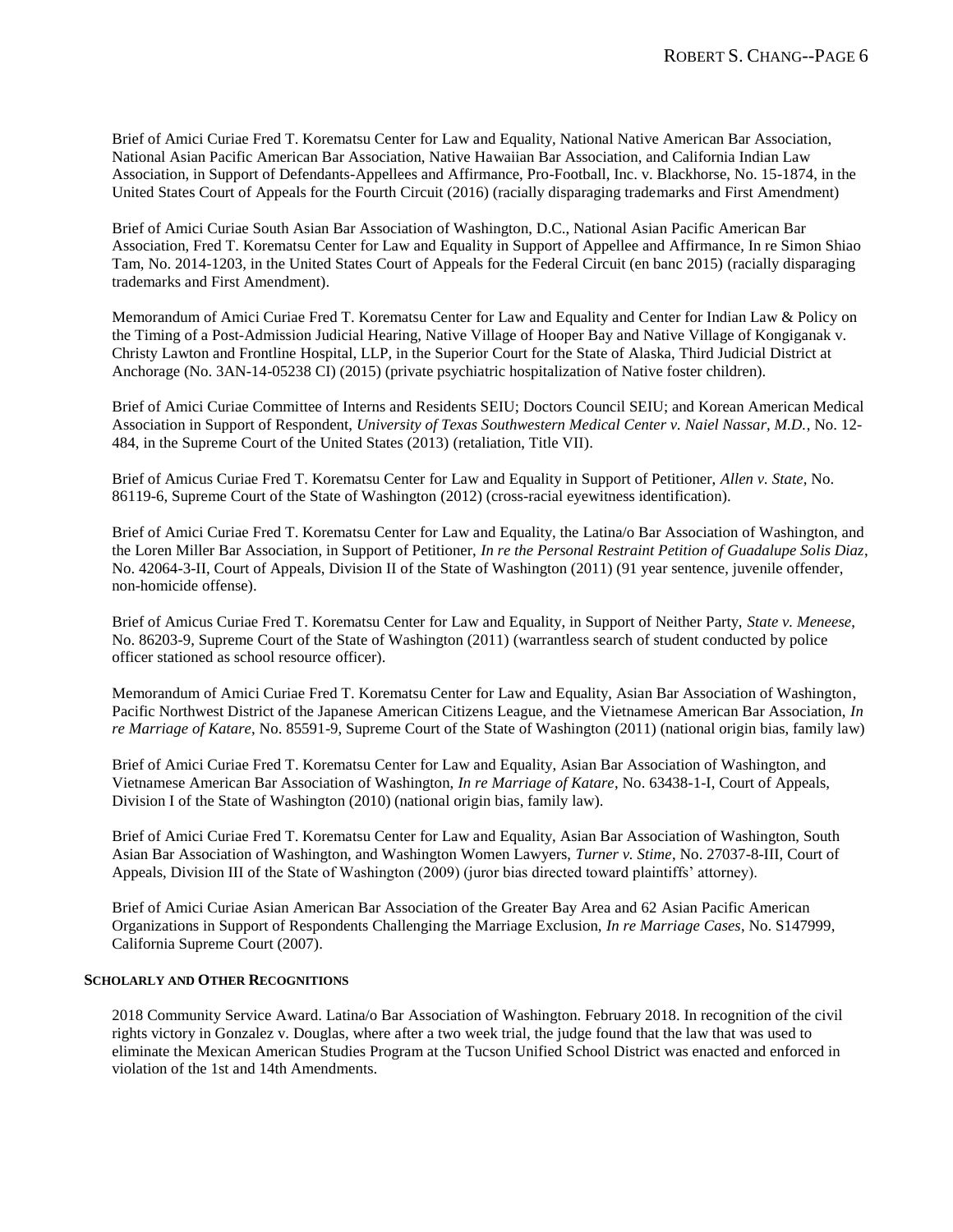2018 M. Shanara Gilbert Human Rights Award (co-recipient with the Fred T. Korematsu Center for Law and Equality). Society of American Law Teachers. January 2018. In recognition of contributions of activists whose passion for social justice has driven their lives.

2016 Keith Aoki Asian Pacific American Jurisprudence Award. Conference of Asian Pacific American Law Faculty. April 2016. In recognition of his advocacy on behalf of Asian Pacific American rights, and exploration of Asian Pacific American identity, history, and rights through law.

2014 Latina/o Amicus Award. Latina/o Law Student Association. Seattle University School of Law. Seattle, Washington. April 2014.

2014 Charles A. Goldmark Distinguished Service Award. Legal Foundation of Washington. Seattle, Washington. Given to Justice Steven C. Gonzalez, Judge Nicole Gaines, and Professor Robert Chang for their leadership role in creating a statewide task force on race and the criminal justice system. Seattle, Washington. February 2014.

President's Award. Korean American Bar Association of Washington. In recognition of his role in advancing the legacy of Fred. T. Korematsu and the cause of justice as the founding director of the Fred T. Korematsu Center for Law and Equality at Seattle University School of Law. Seattle, Washington. February 2010.

2009 Community Award. In recognition of the Brief of Amici Curiae in the Matter of Turner v. Stime. South Asian Bar Association of Washington. Seattle, Washington. December 2009.

Clyde Ferguson Award. Minority Groups Section of the Association of American Law Schools. The honor, named for one of the first African-American tenured professors at Harvard Law School, is "granted to an outstanding law teacher who in the course of his or her career has achieved excellence in the areas of public service, teaching and scholarship." San Diego, California. January 2009.

Distinguished Scholar Award. Second National People of Color Legal Scholarship Conference. George Washington University Law School. Washington, D.C. October 2004.

Ranked 20th on the 50 Most Cited Faculty Who Entered Teaching Since 1992. Leiter's Law School Rankings, 2002- 2003 Scholarly Impact Report. http://www.utexas.edu/law/faculty/bleiter/rankings02/50\_most\_cited.html.

**SELECT RECENT PRESENTATIONS** (additional presentations before 2010 appear below)

| Speaker | Plenary Session: Judicial Writing in the 21 <sup>st</sup> Century. Washington State Appellate Conference. Union,<br>Washington. March 2019.                                                                                                                                                                                                        |
|---------|----------------------------------------------------------------------------------------------------------------------------------------------------------------------------------------------------------------------------------------------------------------------------------------------------------------------------------------------------|
| Speaker | "You Can't Handle the Truth." Panel: White Fragility Under Law. Fourth National People of Color Legal<br>Scholarship Conference. American University Washington College of Law. Washington, D.C. March 2019.                                                                                                                                       |
| Speaker | Panel: Law School Diversity and Inclusion: An Educational Imperative. Fourth National People of Color<br>Legal Scholarship Conference. American University Washington College of Law. Washington, D.C. March<br>2019.                                                                                                                              |
| Speaker | Panel: The Future of the Fourteenth: Safeguarding Its Legacy and Expanding Its Reach. Celebration of the<br>150 <sup>th</sup> Anniversary of the Fourteenth Amendment to the U.S. Constitution. Thurgood Marshall Institute,<br>NAACP Legal Defense and Educational Fund, Inc. Emory University School of Law. Atlanta, Georgia.<br>February 2019. |
| Speaker | Panel: Affirmative Action in Higher Education. Pomona College. Pomona, California. December 2018.                                                                                                                                                                                                                                                  |
| Speaker | "Where Do Asian Americans Fit into the Conversation on Affirmative Action?" 20 Years of 209: A<br>Conversation on the Past, Present, and Future of Affirmative Action. California Law Review Symposium.<br>Berkeley Law School. Berkeley, California. November 2018.                                                                               |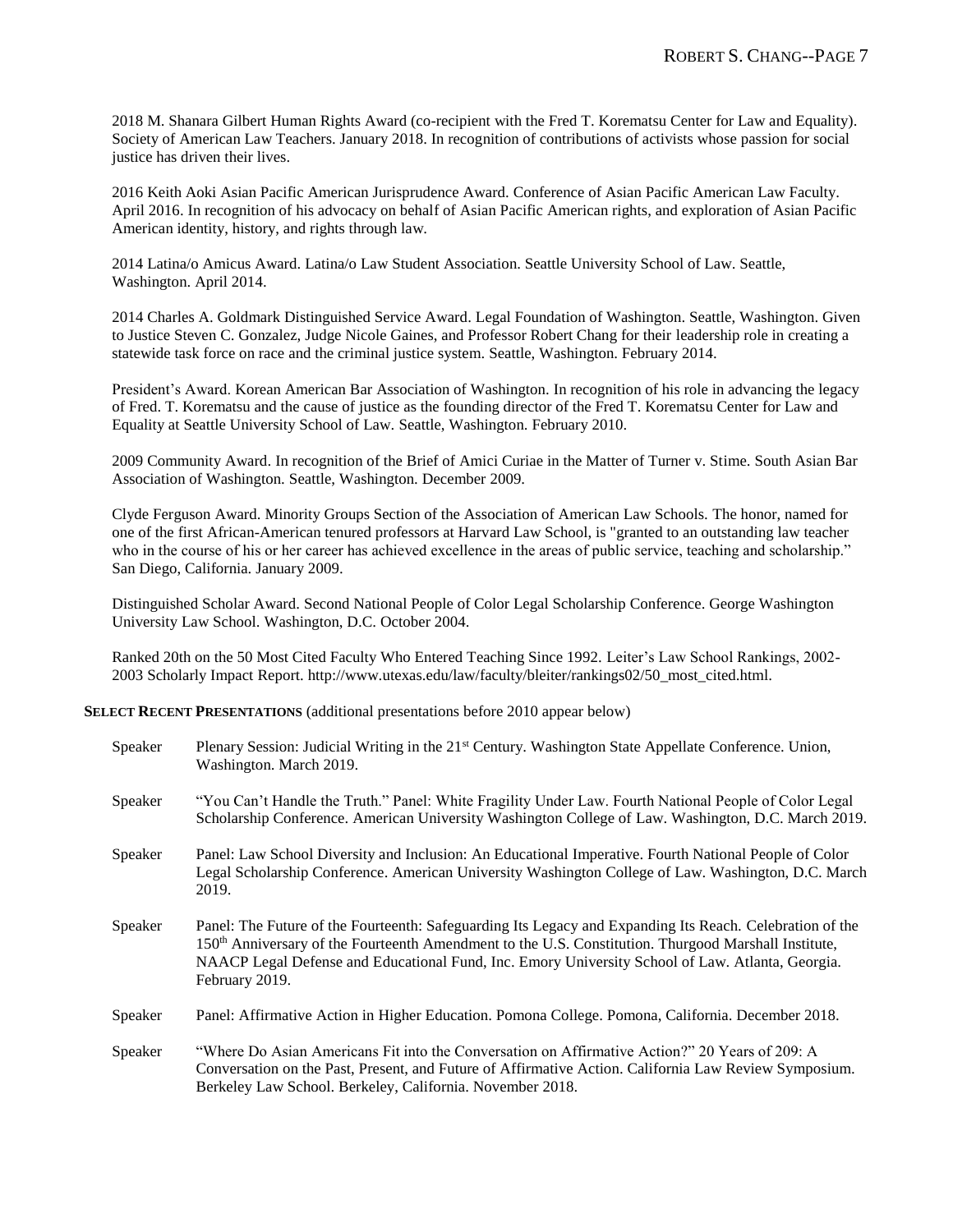| Speaker  | "Training Social Justice Lawyers: What the Korematsu Center Has Learned from Charles Hamilton<br>Houston." Conference: The Pursuit of Justice: Law, Leadership, and the Role of the Civil Rights Activist.<br>Gonzaga Law School. Spokane, Washington. September 2018.                             |
|----------|----------------------------------------------------------------------------------------------------------------------------------------------------------------------------------------------------------------------------------------------------------------------------------------------------|
| Speaker  | "Justice Brennan Was Right!" Constitution Day Event. Seattle University School of Law. Seattle,<br>Washington. September 2018.                                                                                                                                                                     |
| Speaker  | "Fake News! Korematsu v. United States Overruled." Ralph F. Fuchs Lecture. Indiana University Mauer<br>School of Law. Indiana University. Bloomington, Indiana. September 2018.                                                                                                                    |
| Speaker  | "Ethnic Studies on Trial: Some Lessons from Tucson." Keynote Address. Ethnic Studies in Action! 2nd<br>Annual Ethnic Studies Student Research Symposium. Oregon State University. Corvallis, Oregon. April<br>2018.                                                                                |
| Speaker  | "Present-Day Relevance." The Japanese American Incarceration: Civil Liberties & Upholding the Rule of<br>Law. Federal Bar Association, Western District of Washington. Seattle University. Seattle, Washington.<br>April 2018.                                                                     |
| Speaker  | Asian American Studies Lecture Series. Center for Race, Indigeneity, and Transnational Migration. Yale<br>University. New Haven, Connecticut. March 2018.                                                                                                                                          |
| Speaker  | "Law's Distributive Force." Mazzocco Lecture. University of Portland. Portland, Oregon. February 2018.                                                                                                                                                                                             |
| Speaker  | Workshop for Pretenured Law School Teachers of Color. Association of American Law Schools Annual<br>Convention. San Diego, California. January 2018.                                                                                                                                               |
| Speaker  | 2018 M. Shanara Gilbert Human Rights Award. Society of American Law Teachers. San Diego, California.<br>January 2018.                                                                                                                                                                              |
| Speaker  | Panel: Racial Disparaging Trademarks after <i>Matal v. Tam</i> , Washington Lawyers for the Arts. Seattle,<br>Washington. December 2017.                                                                                                                                                           |
| Speaker  | Distinguished Lecturer. "How's It Going to End? From Chae Chan Ping to Korematsu to the Muslim<br>Travel Ban Cases." Symposium: National Security, National Origin, and the Constitution: 75 Years After<br>EO9066. Case Western Reserve University School of Law. Cleveland, Ohio. November 2017. |
| Speaker  | Panel: National Insecurity: The Plenary Power Doctrine from FDR to Trump; Panel: Law Professors: The<br>Bridge into Social Justice in the Trump Era. National Asian Pacific American Bar Association Annual<br>Convention. Washington, DC. November 2017.                                          |
| Speaker  | "Lessons from Gonzalez v. Douglas," Panel: What the Government Can - And Can't Say - And Where and<br>When Is Public Employee Speech Protected. National Organization of Lawyers for Education Associations.<br>Salt Lake City, Utah. October 2017.                                                |
| Speaker  | Workshop: Thinking/Talking/Doing: Lessons from the Korematsu Center. LatCrit Conference. Orlando,<br>Florida. September 2017.                                                                                                                                                                      |
| Speaker  | "The Judicial Imagination and the Judicial Craft." Washington State Appellate Conference. Walla Walla,<br>Washington. April 2017.                                                                                                                                                                  |
| Remarks  | SU Law Panel on the Executive Order Challenges. Seattle University. Seattle, Washington. February 2017.                                                                                                                                                                                            |
| Panelist | Panel on Racially Disparaging Trademarks. Microsoft. Redmond, Washington. November 2016.                                                                                                                                                                                                           |
| Speaker  | "Who's Afraid of Stare Decisis?" Conference on Law and Social Movements. Georgetown Law Center.<br>Washington, DC. November 2016.                                                                                                                                                                  |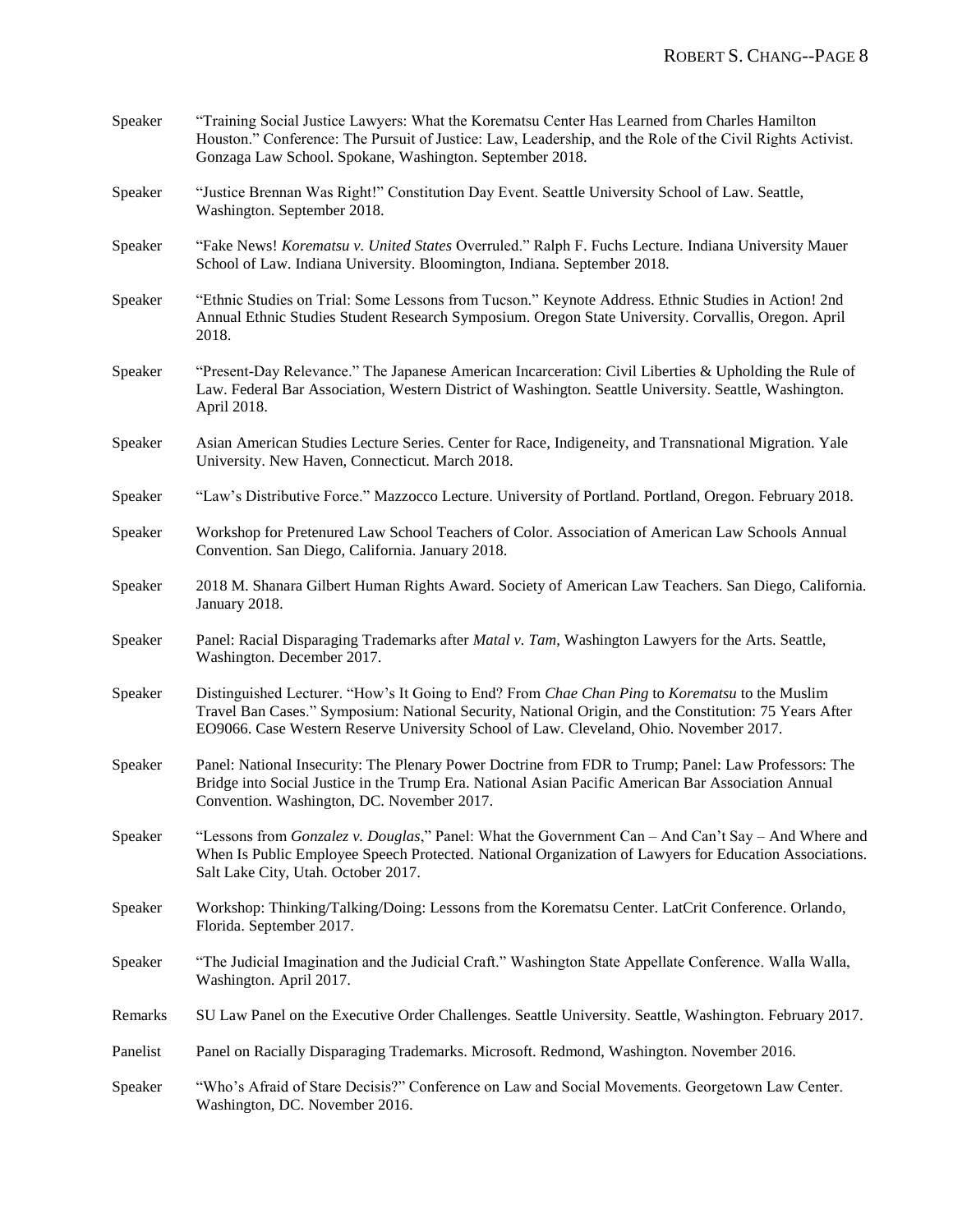| Keynote  | "What Is at Stake in the Legal Struggle Over Ethnic Studies in Arizona." Annual Conference. Washington<br>State Council for the Social Studies. Chelan, Washington. March 2016.                                                                  |
|----------|--------------------------------------------------------------------------------------------------------------------------------------------------------------------------------------------------------------------------------------------------|
| Panelist | Rock Bands, Redskins & Registrations: The Federal Circuit Strikes Down Statute on "Disparaging"<br>Trademarks. Dorsey & Whitney. Seattle, Washington. January 2016.                                                                              |
| Panelist | "Montgomery v. Louisiana and Miller Retroactivity." Panel: Criminal Law & Procedure. Supreme Court<br>Watch. Seattle University School of Law. Seattle, Washington. October 2015.                                                                |
| Panelist | "Critical Constitutionalism and the Struggle over Ethnic Studies." Plenary Panel on Arizona's Ethnic<br>Studies Ban. LatCrit 20th Anniversary Conference. October 2015. Anaheim, California.                                                     |
| Speaker  | "Will LGBT Antidiscrimination Law Follow the Course of Race Antidiscrimination Law?" Minnesota Law<br>Review's Centennial Celebration Symposium. Minneapolis, Minnesota. October 2015.                                                           |
| Speaker  | "What Does an Asian American Dance Band Have in Common with the Washington Redsk***?" Joint<br>Social Justice Monday/Faculty Workshop. September 2015. Seattle, Washington.                                                                      |
| Speaker  | "The Korematsu Center's Vision and a Sampling of Its Advocacy Work." Gordon Thomas Honeywell<br>Luncheon. September 2015. Tacoma, Washington.                                                                                                    |
| Speaker  | "The Legal Challenge to HB 2281." Public Interest Speakers Series. University of Arizona James E.<br>Rogers College of Law. September 2015. Tucson, Arizona.                                                                                     |
| Author   | Readers Meet Authors Panel: "Asian Americans and the Law: A Reader." Law and Society Association<br>Annual Meeting. May 2015. Seattle, Washington.                                                                                               |
| Author   | Readers Meets Authors Panel. "Asian Americans and the Law: A Reader." Association of Asian American<br>Studies Annual Conference. April 2015. Chicago, Illinois.                                                                                 |
| Speaker  | Panel: Where We Stand: Affirmative Action and Asian Americans. Symosium: Under the Radar. Asian<br>Pacific American Law Journal 2015 Symposium. UCLA Law School. Los Angeles, California. April 2015.                                            |
| Speaker  | "Ferguson: So Near Yet So Far." Workshop: What Ferguson Means for Us: Unpacking Ambiguity.<br>University Presbyterian Church. April 2015.                                                                                                        |
|          | Interviewer A Conversation with Federal Appellate Court Judge Todd M. Hughes. Influential Voices Lecture Series.<br>Seattle University School of Law. February 2015.                                                                             |
| Speaker  | "Ferguson: So Near, So Far." A Discussion on Race and Justice, Policing and Community. Seattle<br>University School of Law. Seattle, Washington. January 2015.                                                                                   |
|          | Interviewer A Conversation with Eric Liu, Author of Chinaman's Chance: One Family's Journey and the Chinese<br>American Dream. Asian Law Center, University of Washington School of Law. Seattle, Washington.<br>January 2015.                   |
| Speaker  | Panel: The Legal Struggle Over Ethnic Studies. National Asian Pacific American Bar Association Annual<br>Convention. Scottsdale, Arizona. November 2014.                                                                                         |
| Speaker  | Panel: One of the Biggest Terms Ever? Speculation about Same-Sex Marriage, Abortion, Affirmative<br>Action, Campaign Finance, and More. 2014 Annual Supreme Court Watch. Seattle University School of<br>Law. Seattle, Washington. October 2014. |
| Speaker  | "Implicit Bias and the Courtroom." Federal Bar Association for the Eastern District of Washington District<br>Conference CLE. Spokane, Washington. September 2014.                                                                               |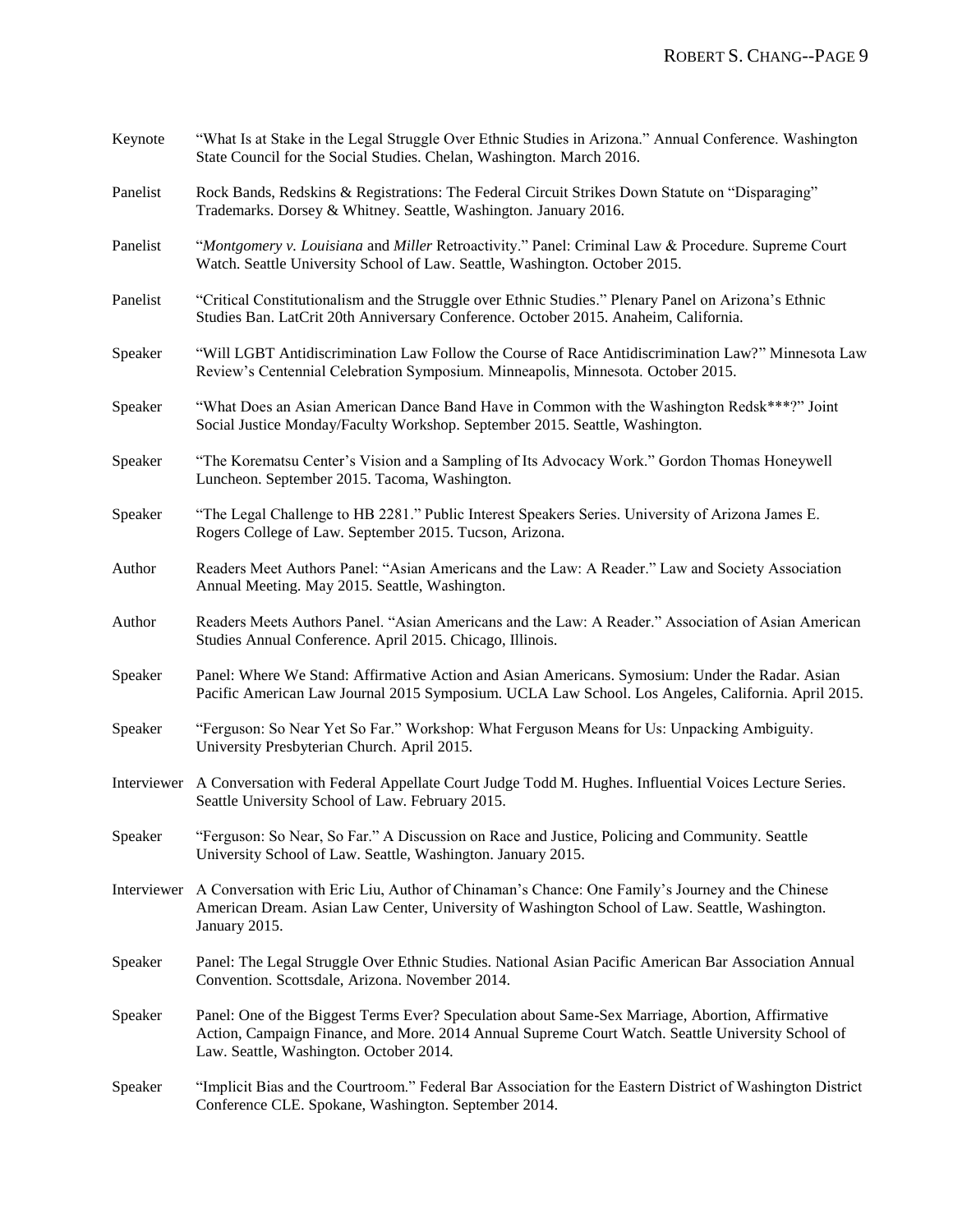| Keynote   | "There's Been Another One." 1L Orientation Lunch. Seattle University School of Law. Seattle,<br>Washington. August 2014.                                                                                                                                                                                               |
|-----------|------------------------------------------------------------------------------------------------------------------------------------------------------------------------------------------------------------------------------------------------------------------------------------------------------------------------|
|           | Roundtable Teaching Asian Americans and the Law. Berkeley Law School. Berkeley, California. April 2014.                                                                                                                                                                                                                |
| Speaker   | "Building Community Outside of Your Law School." Workshop for Pretenured People of Color Law<br>School Teachers. Association of American Law Schools. Washington, D.C. June 2013.                                                                                                                                      |
| Keynote   | "The Inequality Cycle." Thurston County Volunteer Legal Services Fundraising Breakfast. Olympia,<br>Washington. May 2013.                                                                                                                                                                                              |
| Speaker   | "Legacies: Race, Post-Race, and History." UC Davis School of Law. Davis, California. January 2013.                                                                                                                                                                                                                     |
| Keynote   | "Legacies." Bay Area Asian Pacific American Law Students Association Annual Conference. Stanford<br>University. Palo Alto, California. January 2013.                                                                                                                                                                   |
| Speaker   | CLE: The Persuasive Trial Attorney, Washington State Bar Association. Seattle, WA (also webcast).<br>October 2012.                                                                                                                                                                                                     |
| Speaker   | "Discrimination and the Construction of Asian American Identity." Reigniting Community. University of<br>California, Irvine, School of Law. Irvine, California. March 2012.                                                                                                                                            |
| Speaker   | "Biased Policing: Stops, Citations, and Searches." Symposium: Race and the Criminal Justice System.<br>Seattle University Law Review. Seattle University School of Law. February 2012.                                                                                                                                 |
| Speaker   | Inaugural Noontime CLE. Washington Defender Association. Seattle, Washington. January 2012.                                                                                                                                                                                                                            |
| Speaker   | "Keith Aoki: Great Teacher." SALT Annual Dinner at AALS. Washington, D.C. January 2012.                                                                                                                                                                                                                                |
| Testimony | Bias and Washington's Criminal Justice System. Washington State Senate Judiciary Committee. Olympia,<br>Washington. December 2012.                                                                                                                                                                                     |
| Speaker   | "Keith Aoki's Theory of Racial Microclimes." Conference of Asian Pacific American Law Faculty. Hofstra<br>Law School. Long Island, New York. November 2011.                                                                                                                                                            |
| Speaker   | "Pretrial Risk Assessment/Bail: Some Cautionary Notes." Panel: Why Are Our Jails So Crowded? 53rd<br>Washington Judicial Conference. Vancouver, Washington. October 2011.                                                                                                                                              |
| Speaker   | "Compounding Bias." Closing Plenary: Ethics in Representation—Turning Race and Injustice into Justice<br>for All. Building Real Skills for Real Problems: Race and (In) Justice for Low Income Clients. Washington<br>Defender Association and University of Washington School of Law. Seattle, Washington. June 2011. |
| Speaker   | "Compounding Bias: An Analytical Framework." Plenary Panel: Eliminating Bias in the Justice System: A<br>Call to Action and Service. 2011 Washington State Access to Justice Conference/WSBA Bar Leaders<br>Conference. Kennewick, Washington. June 2011.                                                              |
| Panelist  | Race & the Criminal Justice System: Where Do We Go From Here? Sixth Annual Statewide Diversity<br>Conference. Seattle, Washington. May 2011.                                                                                                                                                                           |
| Presenter | "So, Do People of Color Really Commit More Crimes?" Statewide Conference of the Washington<br>Association of Superior Court Judges. Suncadia, Washington. May 2011.                                                                                                                                                    |
| Presenter | "Bias." Washington Supreme Court. Olympia, Washington. March 2011.                                                                                                                                                                                                                                                     |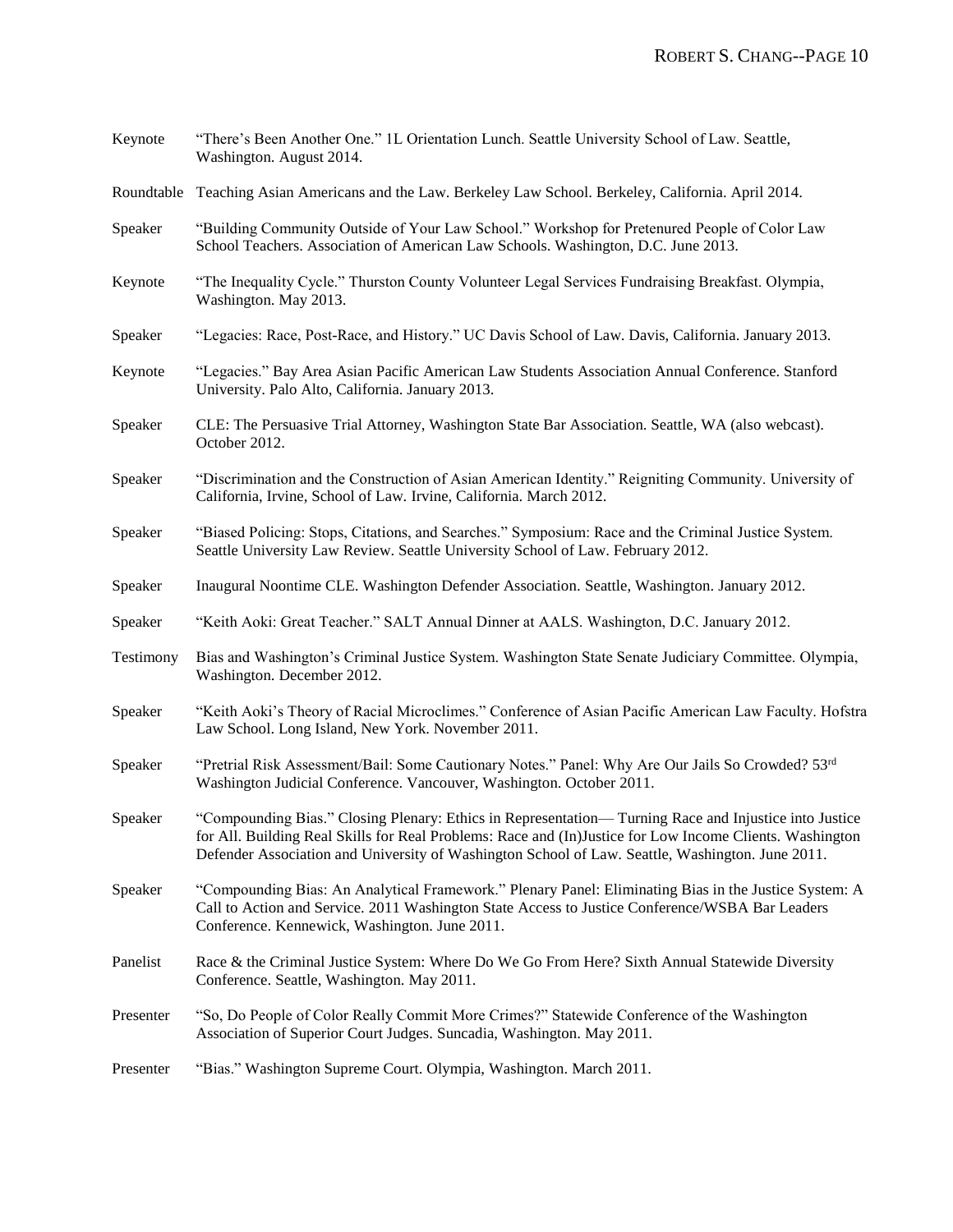| Panelist | Race and the Criminal Justice System. 2011 Equity & Social Justice Lecture Series. King County<br>Department of Community & Human Services. Seattle, Washington. February 2011.                                                                        |
|----------|--------------------------------------------------------------------------------------------------------------------------------------------------------------------------------------------------------------------------------------------------------|
| Panelist | Panel: Multi-Disciplinary Approaches to Advancing Civil Rights. Symposium: Beyond Bias, Beyond<br>Courts: New Approaches to Racial Justice. Stanford Journal of Civil Rights & Civil Liberties. Stanford<br>Law School. Palo Alto. February 2011.      |
| Panelist | Conversation 1: What Role for "Women," "Men," and Transpeople/Intersex people in Gender Equality?<br>Symposium: After Gender: Examining International Justice Enterprises, Pace Law Review. Pace Law<br>School. White Plains, New York. November 2010. |
| Speaker  | "Race, Ricci, and Equal Protection." Spring Lecture, Center for the Study of Race and Race Relations.<br>University of Florida Levin College of Law. Gaineville, Florida. March 2010.                                                                  |
| Speaker  | "Leadership Challenges in Public Service." Washington State Bar Association Leadership Development<br>Institute. Seattle, Washington. March 2010.                                                                                                      |
| Speaker  | "Race, Ricci, and the Future of Affirmative Action," 2010 Social Justice Diversity Lecture. Santa Clara<br>University School of Law. Santa Clara, California. February 2010.                                                                           |

### **SERVICE – SEATTLE UNIVERSITY SCHOOL OF LAW**

Contingency Planning Committee, 2018-19. Strategic Planning Committee, 2017-18. Promotion and Retention Committee, 2014-15; 2016-17. Strategic Planning Committee, 2012-14. Self-Study Report Committee, 2012-13. Associate Dean for Research and Faculty Development. 2011-12. Chair, Social Justice Committee, 2010-11. Dean's Search Committee, 2009. Chair, Formation Committee, Center for the Study of Race and Inequality. 2008-9.

## **COMMUNITY AND OTHER PROFESSIONAL ACTIVITIES**

## **NATIONAL**

| Member   | Executive Committee. Section on Civil Rights, Association of American Law Schools. 2018--.         |
|----------|----------------------------------------------------------------------------------------------------|
| Member   | American Law Institute. Elected, September 2012.                                                   |
| Member   | Civil Rights Committee. National Asian Pacific American Bar Association. 2014-.                    |
| Co-chair | Amicus Committee. National Asian Pacific American Bar Association. December 2008-December<br>2010. |
| Member   | Board of Directors, LatCrit, Inc. 2006-9. Co-chair. 2008-9.                                        |
| Member   | Board of Directors, Conference of Asian Pacific American Law Faculty. 2006-2012                    |
| Member   | Executive Board. Section on Minority Groups. Association of American Law Schools. 1998-2001.       |
| Member   | Executive Board. Section on Law and the Humanities. Association of American Law Schools. 1996-98   |

# **STATE AND REGIONAL**

Member Council on Public Defense. Washington State Bar Association. October 2015-September 2017.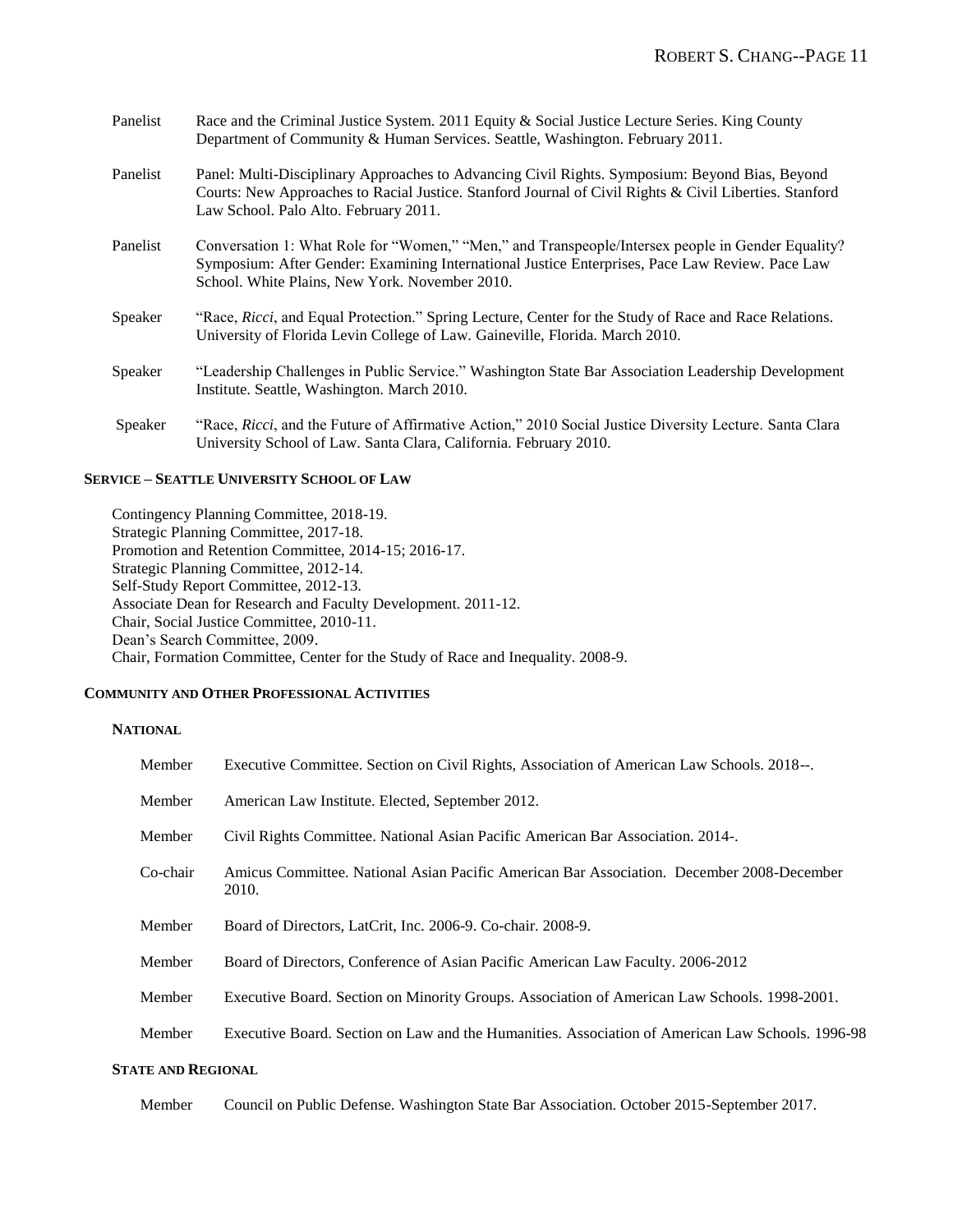| Co-chair  | Task Force on Race and the Criminal Justice System. November 2010-June 2012 (with the Honorable<br>Steven C. González). |
|-----------|-------------------------------------------------------------------------------------------------------------------------|
| Member    | Advisory Board. Korean American Bar Association of Washington. May 2011--                                               |
| Member    | Technical Support Member, Research Committee. Washington State Minority & Justice Commission.<br>December 2010-2013.    |
| Member    | Board of Directors, American Civil Liberties Union of Southern California. Los Angeles. California.<br>January 2001-4.  |
| Volunteer | Asian Pacific American Legal Center of Los Angeles. January 1999-March 1999.                                            |
| Member    | Korean American Bar Association of Los Angeles. 1997-2007.                                                              |
| Member    | Pan Asian Lawyers of San Diego. 1994-98.                                                                                |
| Member    | Formation Committee on Individual Rights and Responsibilities. San Diego County Bar Association.<br>1995-96.            |

#### **ORGANIZING PUBLISHED SYMPOSIA** (symposia that I organized or helped to organize)

- Symposium *Race and the Criminal Justice System*, 35 SEATTLE UNIVERSITY LAW REVIEW (2012).
- Symposium *Asian Americans, Law, and Film*, 5 ASIAN LAW JOURNAL (1998) (contributions by Margaret Russell, Taunya Banks, Robert S. Chang, and Peter Kwan).
- Symposium *Citizenship and Its Discontents: Centering the Immigrant in the Inter/National Imagination*. 76 OREGON LAW REVIEW (1997) (contributions by Ibrahim Gassama, Robert S. Chang, Keith Aoki, Neil Gotanda, Natsu Saito, Kevin Johnson, Enid Trucios-Haynes, Victor Romero, Anthony Farley, Dennis Greene, Hope Lewis, Tayyab Mahmud, Kunal Parker, Tanya K. Hernandez, and Margaret Chon).
- Symposium *Critical Engagements with the Work of Neil Gotanda*, 4 ASIAN LAW JOURNAL (1997) (contributions by Alfred Yen, Gary Minda, Keith Aoki, Enid Trucios-Haynes, David Oppenheimer, Natsu Saito, and Anthony Chen).
- Symposium *Toward a Radical and Plural Democracy*, 33 CALIFORNIA WESTERN LAW REVIEW (1997) (contributions by Keith Aoki, Robert S. Chang, Margaret Chon, Barbara J. Cox, Todd M. Hughes, Gary Minda, Yxta Maya Murray, and Kellye Y. Testy)
- Symposium *Asian American Law Faculty*, 3 ASIAN LAW JOURNAL 1996 (contributions by Eric Yamamoto, Pat Chew, and Alfred Yen)

## **CONFERENCE ORGANIZING**

Organizer Joint Western Law Teachers of Color Conference and the Conference of Asian Pacific American Law Faculty. University of Hawaii William S. Richardson School of Law. December 2010. Organizer Joint Western Law Teachers of Color Conference and the Conference of Asian Pacific American Law Faculty. University of Arizona College of Law. Tucson, Arizona. March 2010. Organizer Work in progress sessions. Conference of Asian Pacific American Law Faculty. UC Davis. March 2009.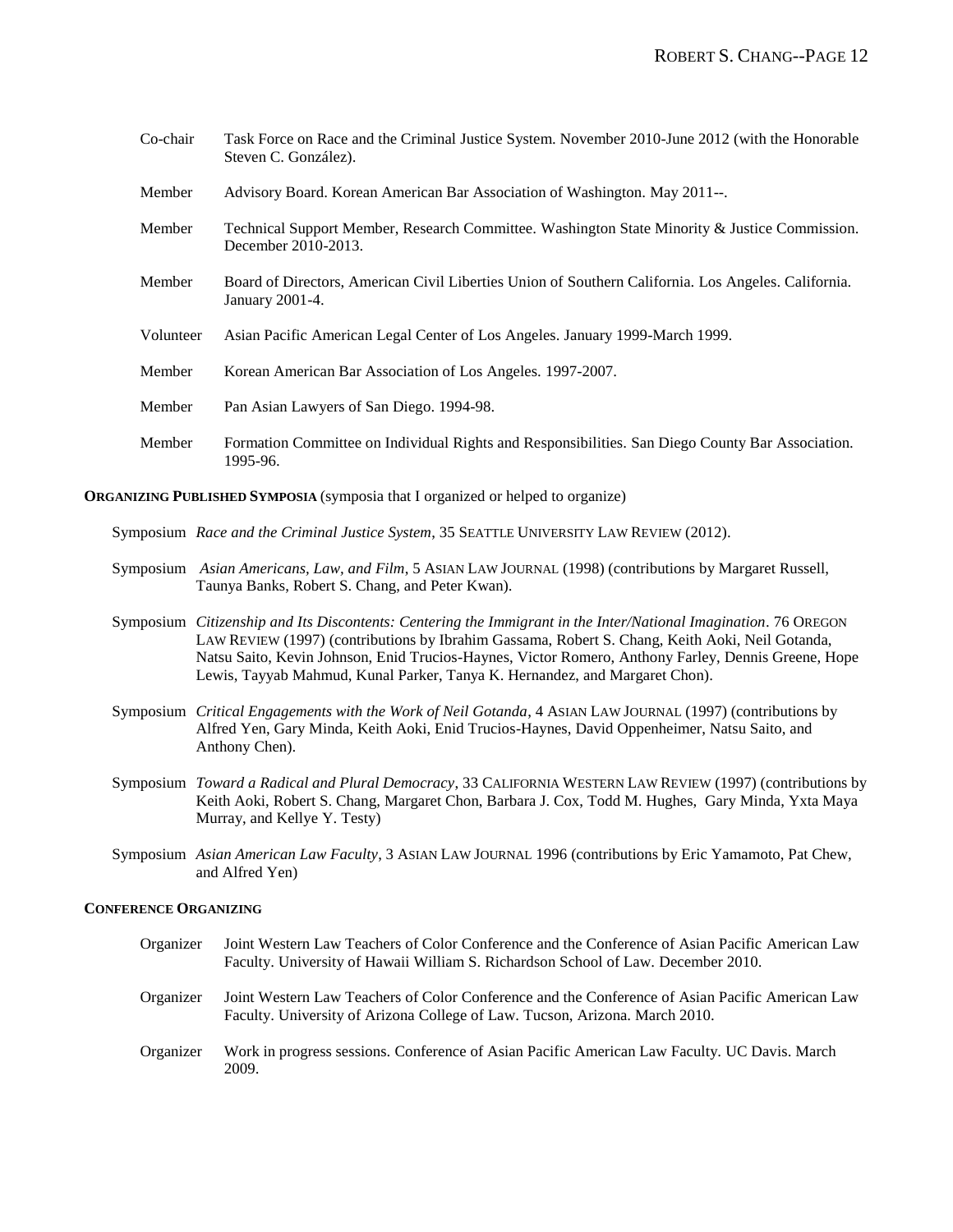| Member | Organizing Committee. Joint Western Law Teachers of Color Conference and the Conference of Asian<br>Pacific American Law Faculty. University of Denver College of Law. Denver, Colorado. April 2008. |
|--------|------------------------------------------------------------------------------------------------------------------------------------------------------------------------------------------------------|
| Member | Organizing Committee, Works-in-Progress: LatCrit XII. Miami Beach, Florida. October 2007.                                                                                                            |
| Chair  | Organizing Committee. CAPALF 13. William Mitchell College of Law. St. Paul, Minnesota. April<br>2007.                                                                                                |
| Member | Organizing Committee. Joint Asian Pacific American Law Professor Conference/Western Law<br>Teachers of Color Conference. Honolulu, Hawaii. June 2000.                                                |
| Member | Planning Committee. Fourth Annual LatCrit Conference. Stanford Sierra Camp. South Lake Tahoe,<br>California. May 1999.                                                                               |
| Member | Planning Committee. Symposium: Toward a Radical and Plural Democracy. California Western<br>School of Law. San Diego, California. Spring 1997.                                                       |
| Member | Planning Committee. Eighth Critical Race Theory Workshop. Georgetown University. Washington,<br>D.C. Fall 1996.                                                                                      |
| Member | Planning Committee. 1996 Southwest/Southeast Law Teachers of Color Conference. Southern<br>Methodist University School of Law. Dallas, Texas. May 1996.                                              |
| Member | Planning Committee. 1995 Asian Pacific American Law Professors Conference. John Marshall<br>College of Law. Chicago, Illinois. September 1995.                                                       |
| Member | Planning Committee. 1995 Western Law Teachers of Color Conference. California Western School of<br>Law. San Diego, California. March 1995.                                                           |

# **ADDITIONAL PRESENTATIONS (BEFORE 2010)**

| Panelist | Panel: The Crisis of the Latino Intellectual. LatCrit Conference. American University Washington College<br>of Law. Washington, D.C. October 2009.                                             |
|----------|------------------------------------------------------------------------------------------------------------------------------------------------------------------------------------------------|
| Speaker  | "The Ricci Case." Spring Diversity Lecture. Minority Student Bar Associations. University of Washington<br>School of Law. April 2009.                                                          |
| Speaker  | "Richard Delgado and the Politics of Citation." CRT 20. University of Iowa College of Law. Iowa City,<br>Iowa. April 2009.                                                                     |
| Panelist | Asian American Jurisprudence. 15th Conference of Asian Pacific American Law Faculty. UC Davis School<br>of Law. Davis, California. March 2009.                                                 |
| Speaker  | "Differential Americanization during Wartime." Faculty Workshop. Washington University School of Law.<br>St. Louis, Missouri. November 2008.                                                   |
| Speaker  | "Asian Americans and the Road to the White House: Musings on Being Invisible." Keynote Address.<br>Fifteenth Anniversary Celebration of the Berkeley Asian American Law Journal. October 2008. |
| Speaker  | "Fort Lawton and Fort Brown." Race, Justice, and the Military. Seattle University. Seattle, Washington.<br>July 2008.                                                                          |
| Speaker  | "Differential Americanization during Wartime." Faculty Workshop. UNLV Boyd School of Law. Las<br>Vegas, Nevada. January 2008.                                                                  |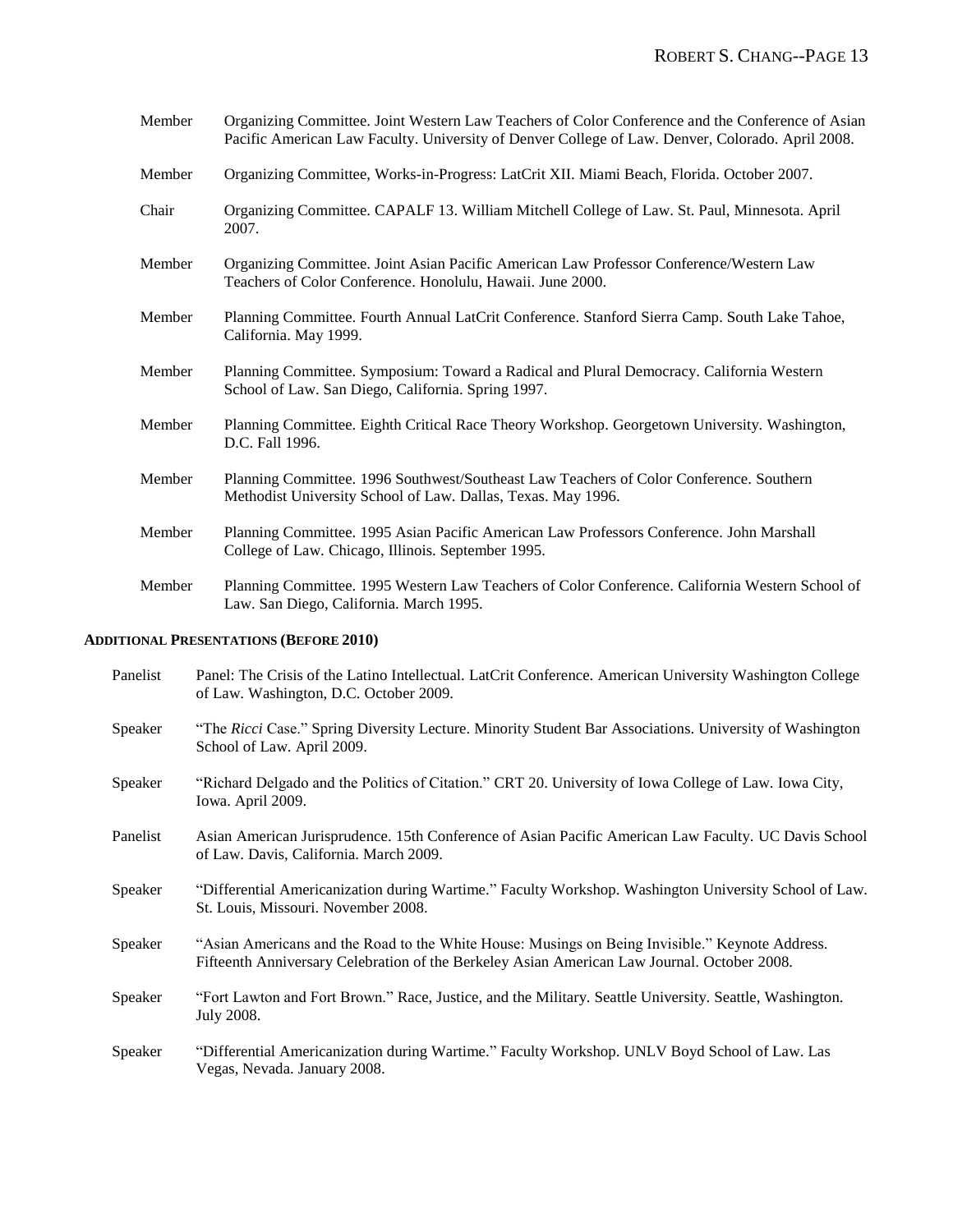| Speaker   | "How Homophobia Almost Wrecked but Ultimately Saved My Teaching Career." Panel: On Pedagogy:<br>"Best Practices" for Critical Teaching. .LatCrit XII. Miami Beach, Florida. October 2007.                                                                |
|-----------|----------------------------------------------------------------------------------------------------------------------------------------------------------------------------------------------------------------------------------------------------------|
| Speaker   | Unpacking Stereotypes in the Aftermath of the Virginia Tech Tragedy. University of Denver College of<br>Law. Denver, Colorado. April 2007.                                                                                                               |
| Moderator | Panel: Queering Domestic Violence: GLBT Parents and Children. Conference: Battered Mothers and<br>Witnessing Children: Failure to Protect and Conceptions of State Accountability. University of Denver<br>College of Law. Denver, Colorado. March 2007. |
| Speaker   | Sex Politics and Gender Violence Conference. University of Denver College of Law. Denver, Colorado.<br>February 2007.                                                                                                                                    |
| Presenter | "Racial Triangulation." LatCrit 10. San Juan, Puerto Rico. October 2005.                                                                                                                                                                                 |
| Presenter | "The Adventures of Blackness in Western Culture: An Epistolary Exchange on Old and New Identity<br>Wars." U.C. Davis Law School. Davis, California. April 2004.                                                                                          |
| Speaker   | Dinner Address. "A Call from Jerome." Second National People of Color Legal Scholarship Conference.<br>George Washington University Law School. Washington, D.C. October 2004.                                                                           |
| Speaker   | "Iconic Images of War and the Question of National Belonging," 11th Conference of Asian Pacific<br>American Law Faculty. Michigan State University School of Law. East Lansing, Michigan. September<br>2004.                                             |
| Speaker   | Dinner Keynote Address. "Jerome Culp and the LatCrit Project." LatCrit IX. Villanova Law School.<br>Philadelphia, Pennsylvania. April 2004.                                                                                                              |
| Moderator | Panel: Culture and Kulturkampf in the United States and Beyond: Mapping the Lines of Critical<br>Engagement. LatCrit IX. Villanova Law School. Philadelphia, Pennsylvania. April 2004.                                                                   |
| Presenter | "Business as Usual? Brown and the Continuing Conundrum of Race in America." University of Illinois<br>Law Review. University of Illinois College of Law. Urbana-Champaign, Illinois. April 2004.                                                         |
| Presenter | Panel: Combating Terrorism in the Homeland. UCLA Asian Pacific American Law Journal. UCLA Law<br>School. Los Angeles, California. February 2004.                                                                                                         |
| Presenter | "Who Are You Rooting For? Transnationalism, the World Cup, and War," Conference on<br>Transnationalism, Ethnicity and the Public Sphere. Center for Critical Theory and Transnational Studies.<br>University of Oregon. Eugene, Oregon. February 2003.   |
| Presenter | "(Racial) Profiles in Courage, or Can We Be Heroes, Too?" Symposium: Confronting Realities: The Legal,<br>Moral, and Constitutional Issues Involving Diversity. Albany Law Review. Albany Law School. Albany,<br>New York. November 2002.                |
| Moderator | Panel: The Challenge and Promise of a Multicultural California. Civil Rights Speakers Series. O'Melveny<br>& Myers. Los Angeles, California. June 2002.                                                                                                  |
| Presenter | "Differential Americanization During Wartime." Conference: September 11th as a Transformative<br>Moment. USC Center for Law, History and Culture. Los Angeles, California. May, 2002.                                                                    |
| Moderator | Panel on Race and Reparations. LatCrit Conference. University of Oregon School of Law. Portland,<br>Oregon. May 2002.                                                                                                                                    |
| Panelist  | Asian America as the Enemy: Fears Induced by Media Propaganda. Inland Valley Asian Pacific American<br>Conference. Pomona College. Claremont, California. March 2002.                                                                                    |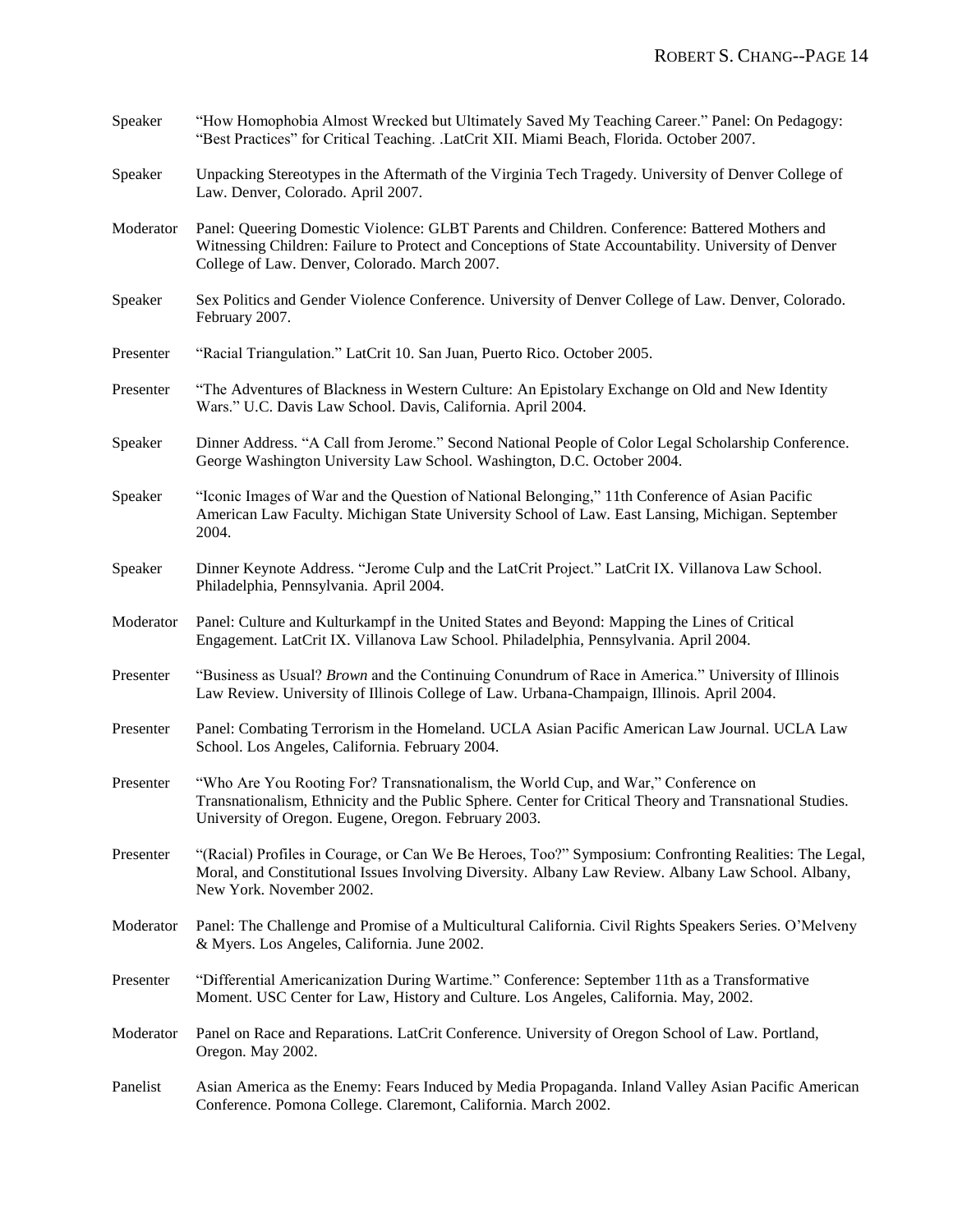| Presenter | "Calling on Collective Memory: Situating 9/11 in Asian America." Conference on Violence, Activism,<br>Agency. Southern California Regional Asian American Studies Conference. Loyola Marymount<br>University. Los Angeles, California. February 2002. |
|-----------|-------------------------------------------------------------------------------------------------------------------------------------------------------------------------------------------------------------------------------------------------------|
| Presenter | "Asian American Collective Memory and America's Conscience." Conference on Critical Race Theory.<br>The University of North Carolina's Program in Cultural Studies and the Law School. Chapel Hill, North<br>Carolina. January 2002.                  |
| Presenter | "Methodology and Critical Asian American Legal Studies." Second Asian Pacific American Legal Theory<br>Workshop. Marconi Center. Marin County. July 2001.                                                                                             |
| Speaker   | Convocation Keynote Address. Asian American Heritage Awareness Month. Williams College.<br>Williamstown, Massachusetts. April 2001.                                                                                                                   |
| Speaker   | "Doing Scholarship." Session on How to Become a Law Teacher. Sponsored by the Association of<br>American Law Schools at the Western Law Professors of Color Conference. Laguna Beach, California.<br>March 2001.                                      |
| Lecturer  | Asian American Jurisprudence Seminar. Columbia Law School. New York, New York. March 2001.                                                                                                                                                            |
| Speaker   | Panel on Teaching Asian American Jurisprudence. Columbia Law School. New York, New York. March<br>2001.                                                                                                                                               |
| Speaker   | Racial Profiling. Washington College of Law, American University. Washington, D.C. March 2001.                                                                                                                                                        |
| Speaker   | Opening Plenary: Pedagogy and Performance in Asian American Studies. University of California at<br>Riverside. Riverside, California. February 2001.                                                                                                  |
| Speaker   | Guest Lecturer. Seminar on Asian Americans and the Law. University of San Diego School of Law. San<br>Diego, California. February 2001.                                                                                                               |
| Speaker   | Panel on Wen Ho Lee. First Bay Area APALSA Conference. Stanford Law School. Palo Alto, California.<br>February 2001.                                                                                                                                  |
| Speaker   | "The King and I, or, Asian Americans and the Legacy of Dr. Martin Luther King, Jr." Loyola Law School.<br>Los Angeles, California. January 2001.                                                                                                      |
| Speaker   | "Los Angeles as a Single-Celled Organism." Symposium: The Rampart LAPD Scandal. Loyola Law<br>School. Los Angeles, California. September 2000.                                                                                                        |
| Speaker   | Authors Panel. Joint Western Law Teachers of Color/Asian Pacific American Law Faculty Conference.<br>Turtle Bay, Hawai'i. June 2000.                                                                                                                  |
| Speaker   | "Asian Americans and Affirmative Action." UCLA Law School. February 2000.                                                                                                                                                                             |
| Speaker   | "Bad Categorical Investments." University of Michigan School of Law. Ann Arbor, Michigan. October<br>1999.                                                                                                                                            |
| Speaker   | Panel: Race and Justice. Hispanic National Bar Association Annual Meeting. Dallas, Texas. October 1999.                                                                                                                                               |
| Speaker   | "Never Forget." Korean American Scientists and Engineers Association Conference. Los Angeles,<br>California. August 1999.                                                                                                                             |
| Speaker   | Asian Pacific American Legal Scholarship Conference. Mendocino, California. July 1999.                                                                                                                                                                |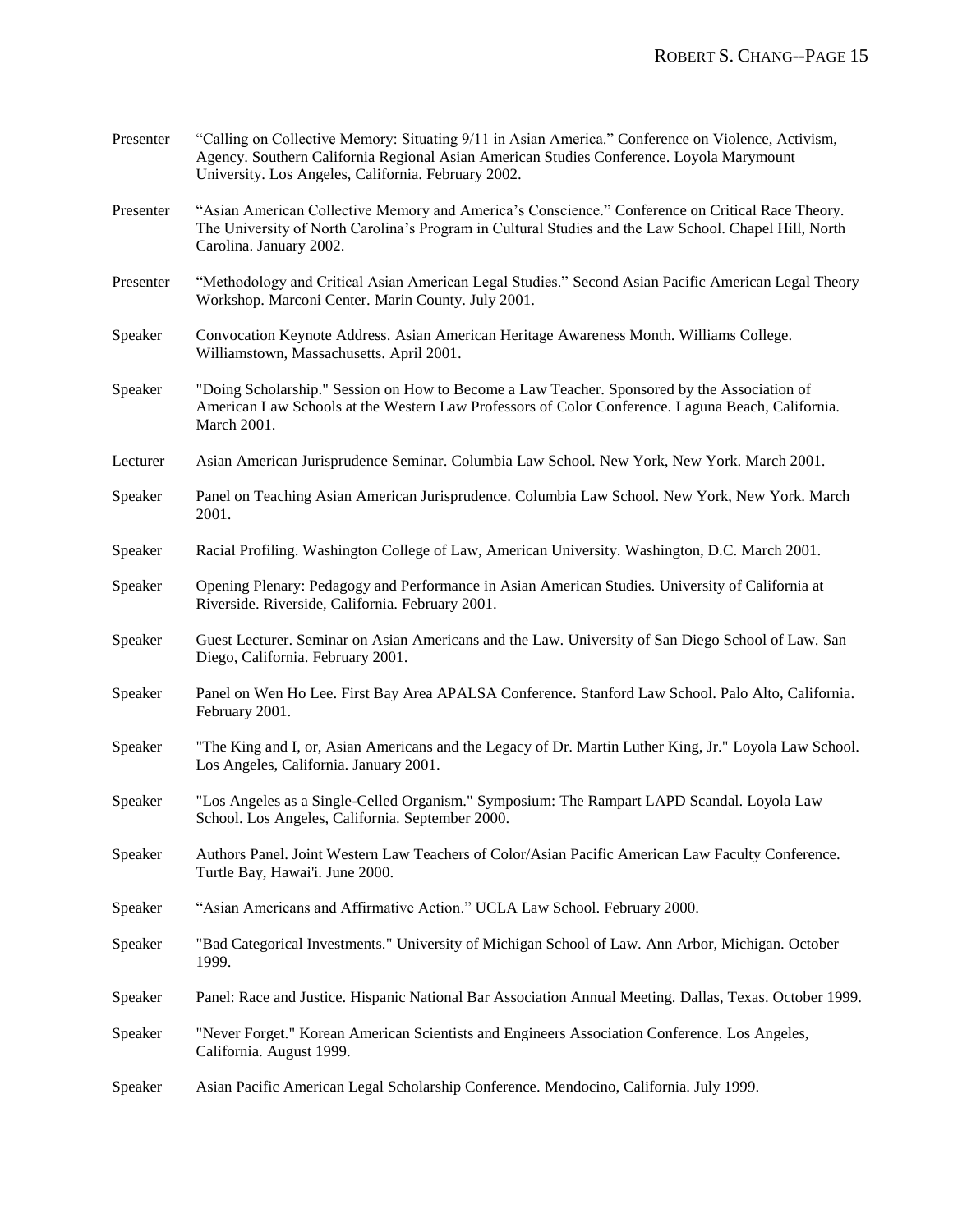| Panelist    | LatCrit Meets New Approaches to International Law. LatCrit IV. South Lake Tahoe, California. May 1999.                                                                                                                              |
|-------------|-------------------------------------------------------------------------------------------------------------------------------------------------------------------------------------------------------------------------------------|
| Speaker     | "What Is Korea to Me?" Young Generations Leadership Conference, Korean American Scientists and<br>Engineers Association. Washington, D.C. February 1999.                                                                            |
| Presenter   | Symposium: Critical Race Feminism. University of Iowa College of Law. November 1998.                                                                                                                                                |
| Presenter   | Panel: Policing Whiteness. American Society for Legal History, Annual Meeting. Seattle, Washington.<br>October 1998.                                                                                                                |
| Discussant  | "From RaceCrit to LatCrit to BlackCrit?: Exploring Critical Race Theory Beyond and Within the Black-<br>White Paradigm." Third Annual LatCrit Conference. University of Miami School of Law. Miami, Florida.<br>May 1998.           |
| Speaker     | "Racial-Sexual Policing and the National Project." University of Michigan School of Law. Ann Arbor,<br>Michigan. April 1998.                                                                                                        |
| Panelist    | The Uses and Abuses of Theory. Regional Asian American Studies Conference. University of California,<br>Irvine. Irvine, California. April 1998.                                                                                     |
| Panelist    | Radical Democracy II. Western Law Teachers of Color Conference. Salishan, Oregon. March 1998.                                                                                                                                       |
| Panelist    | Confronting Race: Strategies and Issues for the Twenty-First Century. Inaugural Conference of the Center<br>for the Study of Race and Race Relations. University of Florida College of Law. Gainesville, Florida.<br>February 1998. |
| Panelist    | Critical Race Theory and the Problems of Method. Critical Race Theory Conference. Yale University. New<br>Haven, Connecticut. November 1997.                                                                                        |
| Presenter   | "Race, Desire, and Asian/Americans: A Filmic Tour." Fourth Annual Asian Pacific American Law<br>Professors Conference. CUNY Law School. Flushing, New York. October 1997.                                                           |
| Panelist    | Race and Identity in the United States: When the Taxman Cometh. Duke University. Durham, North<br>Carolina. October 1997.                                                                                                           |
| Presenter   | "Dreaming in Black and White: Racial-Sexual Policing in The Birth of a Nation, The Cheat, and Who<br>Killed Vincent Chin?" Legal Theory Workshop, Santa Clara University. Santa Clara, California. September<br>1997.               |
| Speaker     | "Who's Afraid of Tiger Woods?" Second Annual LatCrit Theory Conference. St. Mary's University School<br>of Law. San Antonio, Texas. May 1997.                                                                                       |
| Speaker     | "What Is Korea to Me?" First National Korean American Studies Conference. Korean Youth &<br>Community Center and UCLA Asian American Studies Center. Los Angeles, California. April 1997.                                           |
| Panelist    | Contesting the Asian American Legal Subject: Critical Race Theory and the Politics of Reaction. Annual<br>Meeting, Association for Asian American Studies. Seattle, Washington. April 1997.                                         |
| Facilitator | SALT Conference on Affirming Action and Reconstructing Merit. CUNY Law School. Flushing, New<br>York. April 1997                                                                                                                    |
| Speaker     | Symposium: Toward a Radical and Plural Democracy. California Western School of Law. San Diego,<br>California. March 1997.                                                                                                           |
| Presenter   | "Dreaming in Black and White." Faculty Colloquium Series. Literature Department. University of<br>California, San Diego. November 1996.                                                                                             |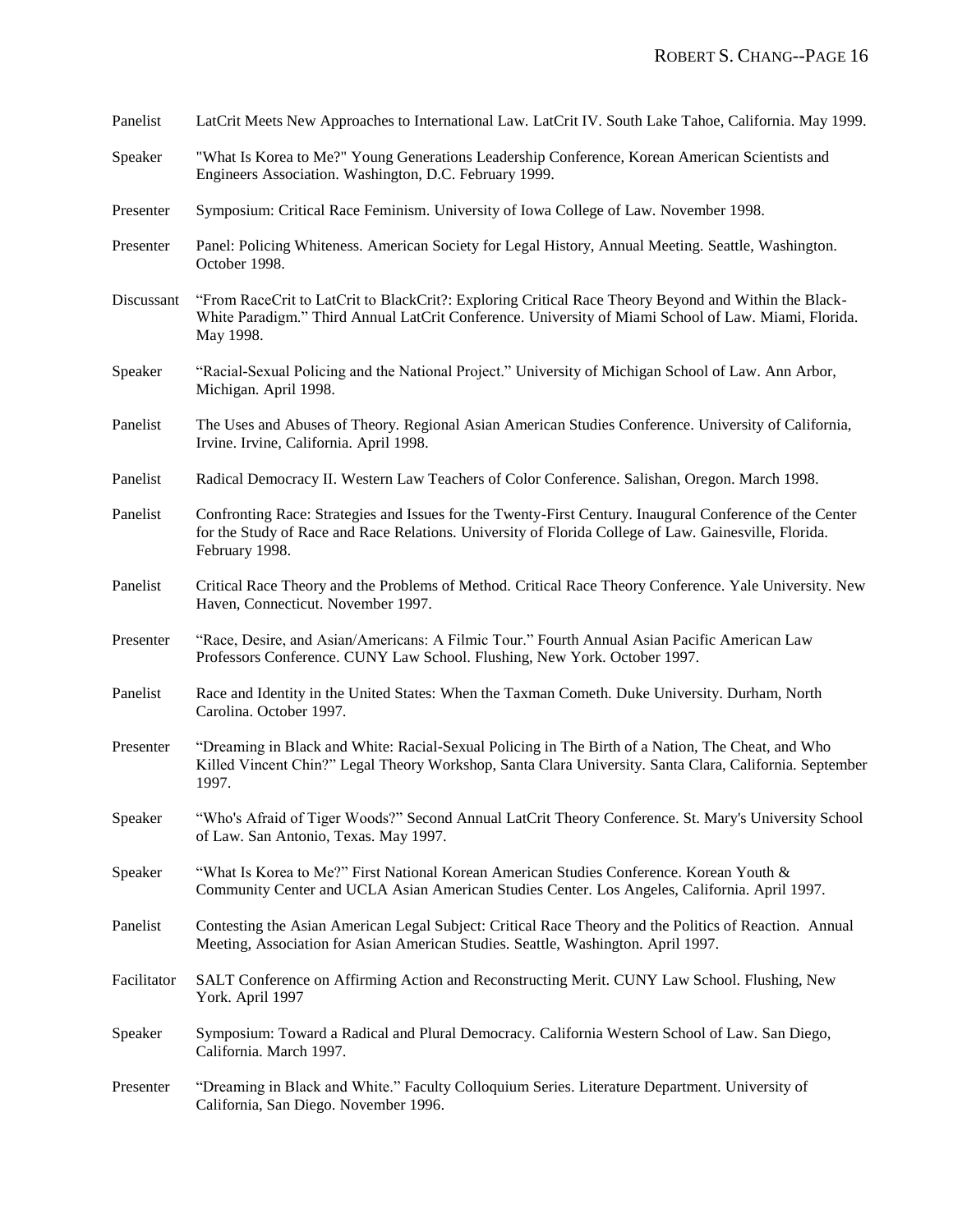| Panelist  | Plenary Session on Race and Sexual Orientation. Critical Race Theory Workshop. Georgetown University.<br>Washington, D.C. November 1996.                                                                                        |
|-----------|---------------------------------------------------------------------------------------------------------------------------------------------------------------------------------------------------------------------------------|
| Panelist  | Contesting the Asian American Legal Subject: Critical Race Theory and the Politics of Reaction. Annual<br>Meeting, American Studies Association. Kansas City, Missouri. November 1996.                                          |
| Presenter | Faculty Colloquium Series. Center for the Study of Race and Ethnicity. University of California, San<br>Diego. October 1996.                                                                                                    |
| Speaker   | Second Annual Latina/o Law Professor Colloquium. Annual Meeting, Hispanic National Bar Association.<br>Miami, Florida. October 1996.                                                                                            |
| Presenter | "Centering the Immigrant in the Inter/National Imagination." Third Annual Asian Pacific American Law<br>Professors Conference. UCLA Law School. Los Angeles, California. September 1996.                                        |
| Speaker   | "Reverse Racism!: Affirmative Action, the Family, and the Dream that Is America." Southeastern and<br>Southwestern People of Color Legal Scholarship<br>Conference. Southern Methodist University. Dallas,<br>Texas. June 1996. |
| Speaker   | "Racial Cross-Dressing: Three Vignettes." 1996 LatCrit Conference. California Western School of Law.<br>San Diego, California. May 1996.                                                                                        |
| Speaker   | Keynote Address: "Passion and the Asian American Legal Scholar." Keynote Address. Asian Law Journal's<br>Fourth Annual Spring Banquet. San Francisco, California. April 1996.                                                   |
| Speaker   | "Reverse Racism!: Merit, Affirmative Action, and the American Dream." Symposium on Merit and<br>Affirmative Action. Hastings College of the Law. San Francisco, California. March 1996.                                         |
| Presenter | "Dreaming in Black and White." 1996 Western Law Teachers of Color Conference. Santa Cruz, California.<br>March 1996.                                                                                                            |
| Speaker   | "Becoming Asian American." McGeorge School of Law. Sacremento, California. March 1996.                                                                                                                                          |
| Speaker   | "Nation/Nationalism/Nativism, or, The Good, the Bad, and the Ugly." Faculty Lecture Series. Washington<br>College of Law at American University. Washington, D.C. November 1995.                                                |
| Panelist  | Coalition Building. Latina/o Law Professor Colloquium. Hispanic National Bar Association. San Juan,<br>Puerto Rico. October 1995.                                                                                               |
| Moderator | Panel: Building a Majority of Color: Unpacking Myths and Assumptions. Association of American Law<br>Schools. Washington, D.C. October 1995.                                                                                    |
| Panelist  | Roundtable: Coalition Building. Association of American Law Schools. Washington, D.C. October 1995.                                                                                                                             |
| Speaker   | "Becoming Asian American." 1995 Asian Pacific American Law Professors Conference. John Marshall<br>College of Law. Chicago, Illinois. September 1995.                                                                           |
| Panelist  | Conference on The Rehnquist Court and the American Dilemma. Washington College of Law at American<br>University. Washington, D.C. September 1995.                                                                               |
| Panelist  | Plenary Session on Racial Formation Theory. 1995 Critical Race Theory Workshop. Temple University.<br>Philadelphia, Pennsylvania. June 1995.                                                                                    |
| Panelist  | Roundtable. 1995 Southeast/Southwest Law Teachers of Color Legal Scholarship Conference. University<br>of Colorado. Boulder, Colorado. May 1995.                                                                                |